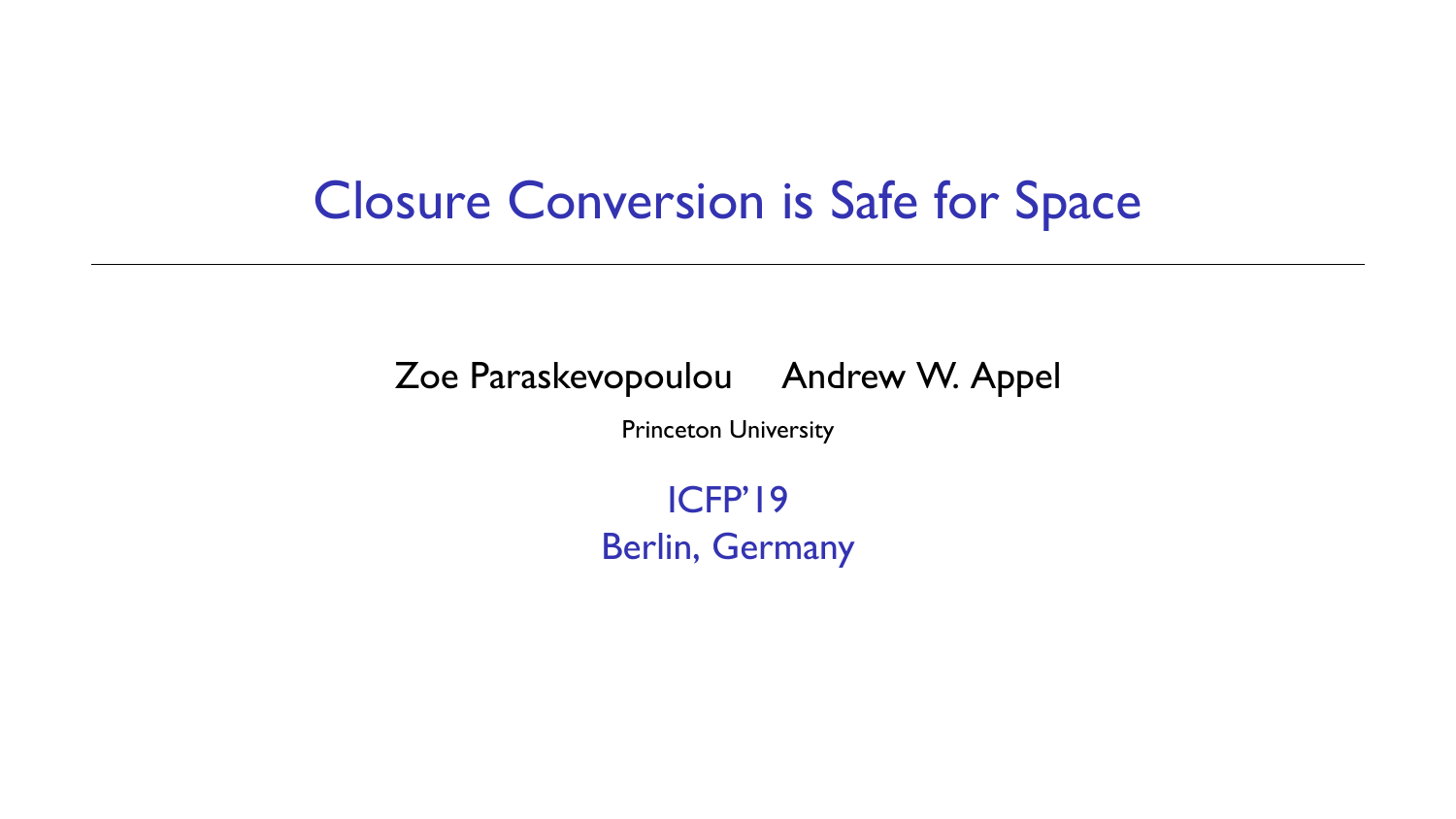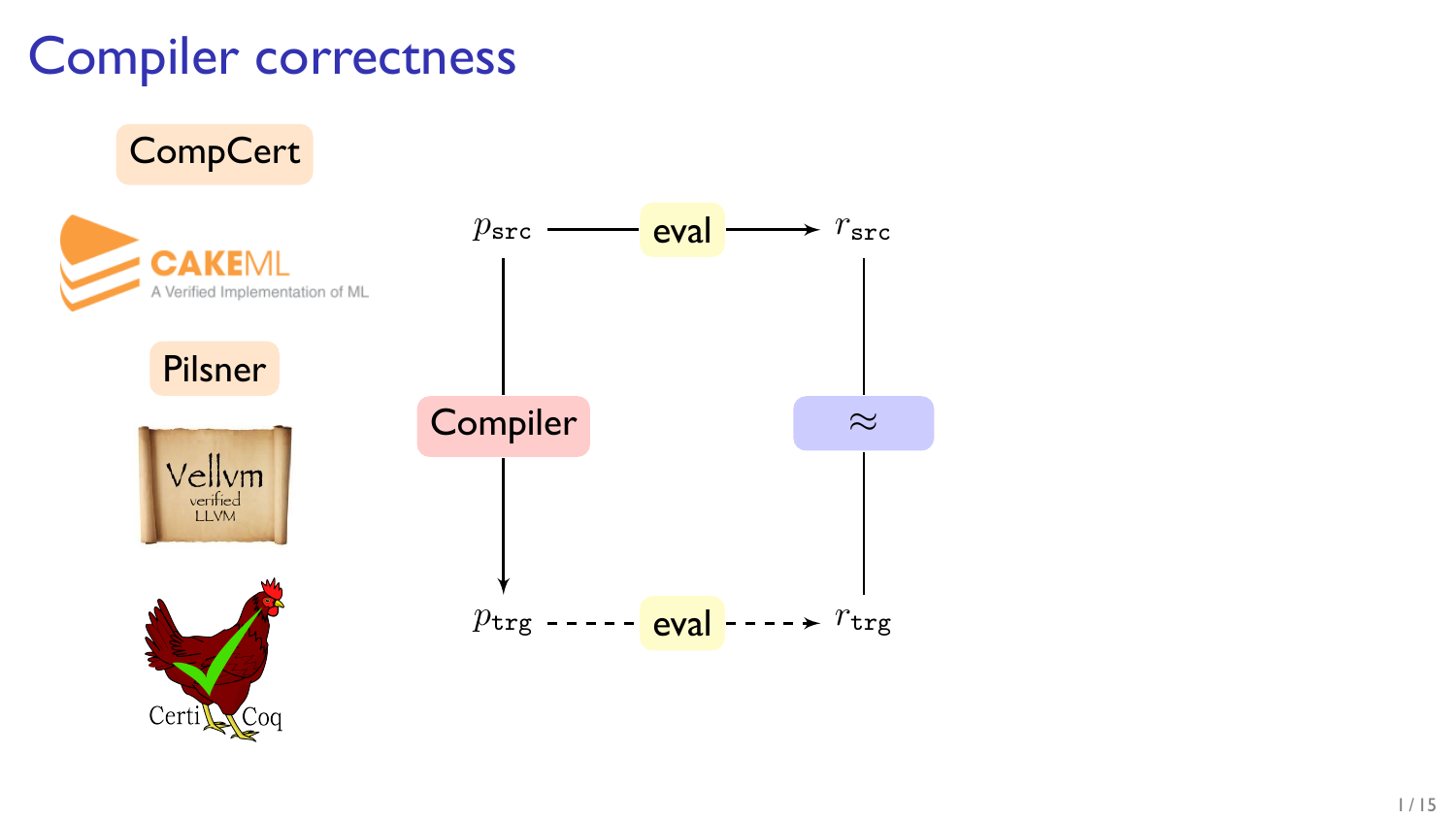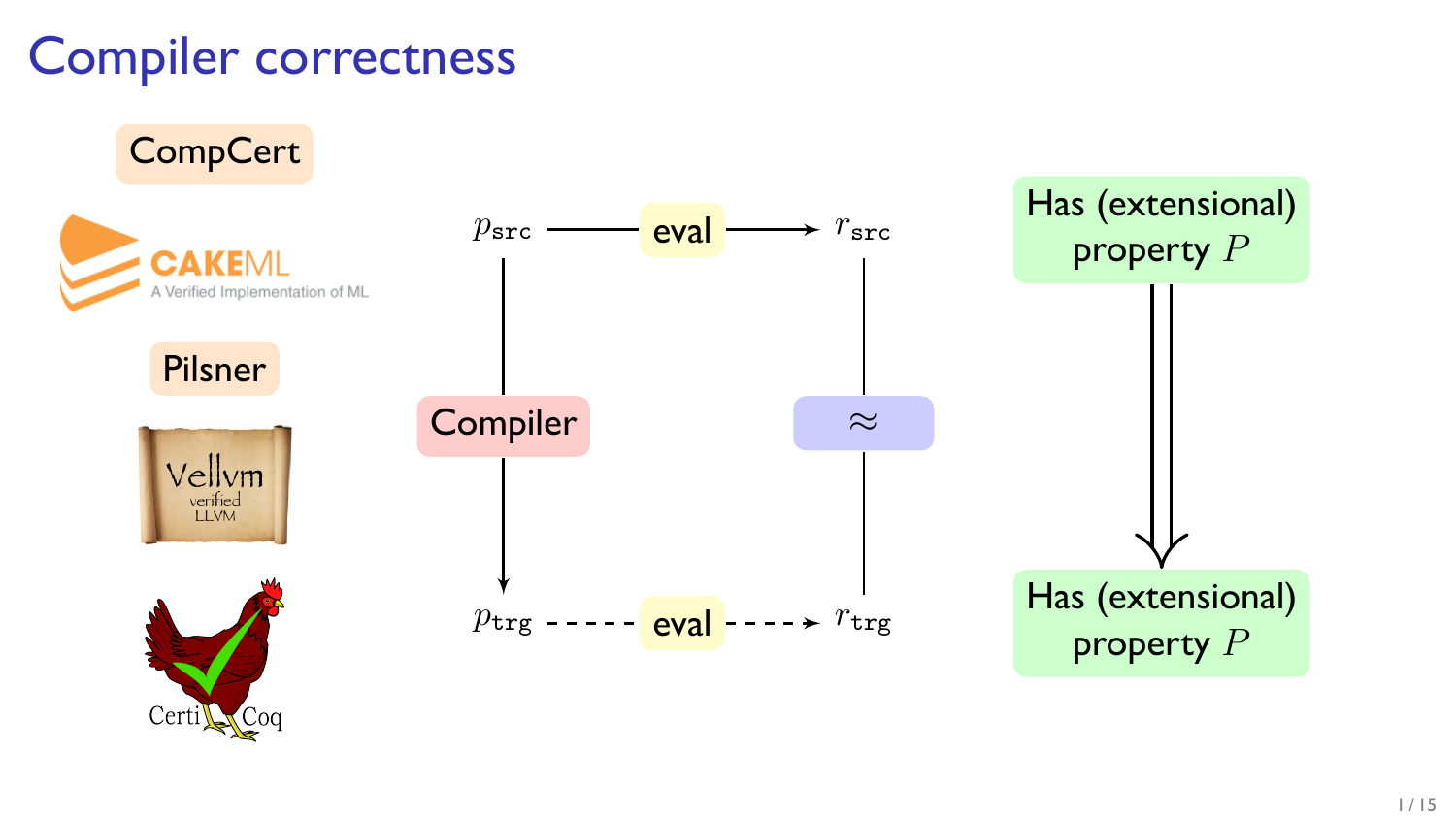**CompCert**  $r<sub>src</sub>$  is 42! *p*src eval  $\div r_{\rm src}$ **CAKEMI** A Verified Implementation of ML Pilsner **Compiler** *≈* Vellym verified<br>LLVM *p*trg ----- <mark>eval</mark> ----*→ r*trg  $r_{\text{trg}}$  is 42! Certi $C^{0q}$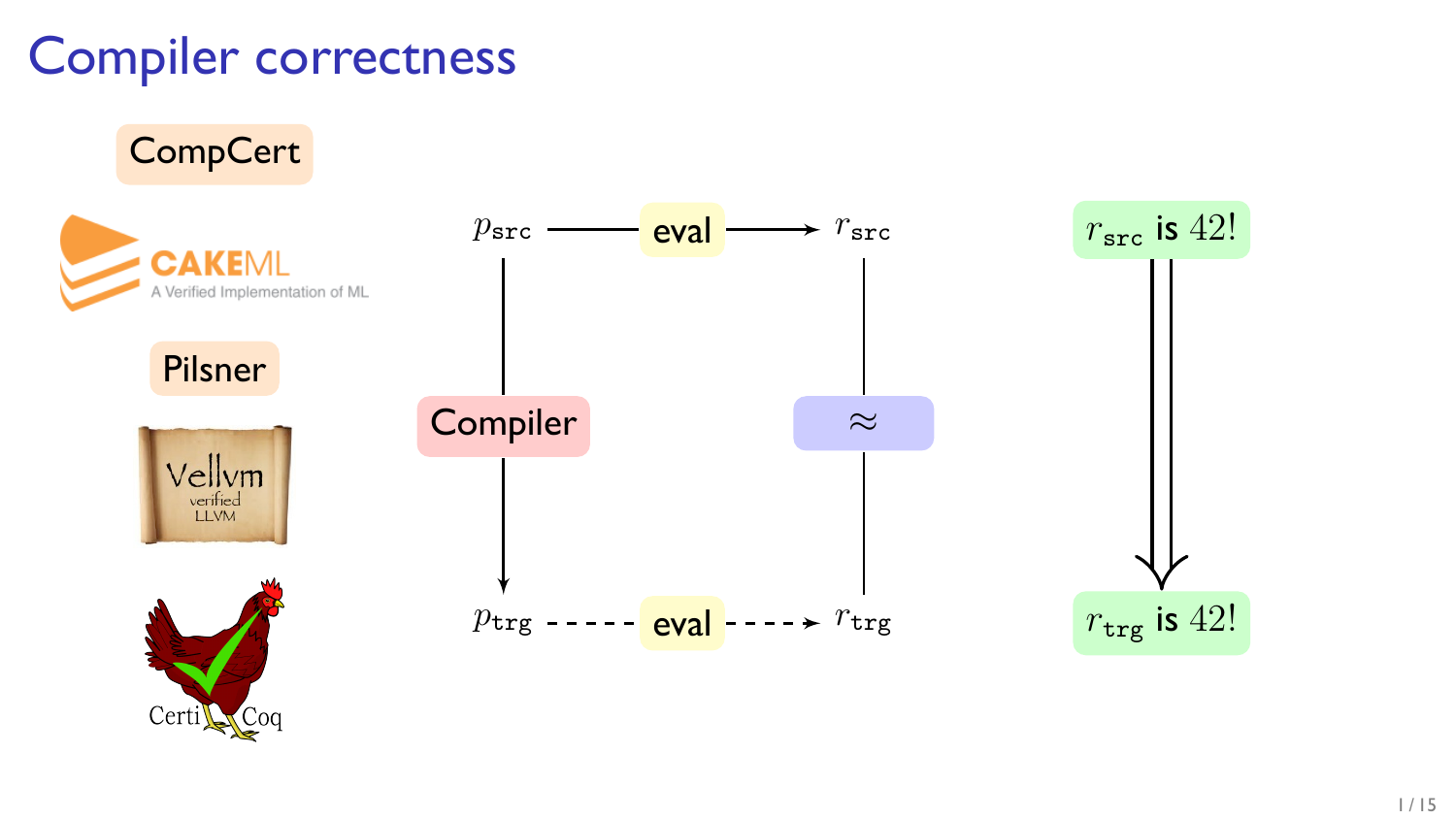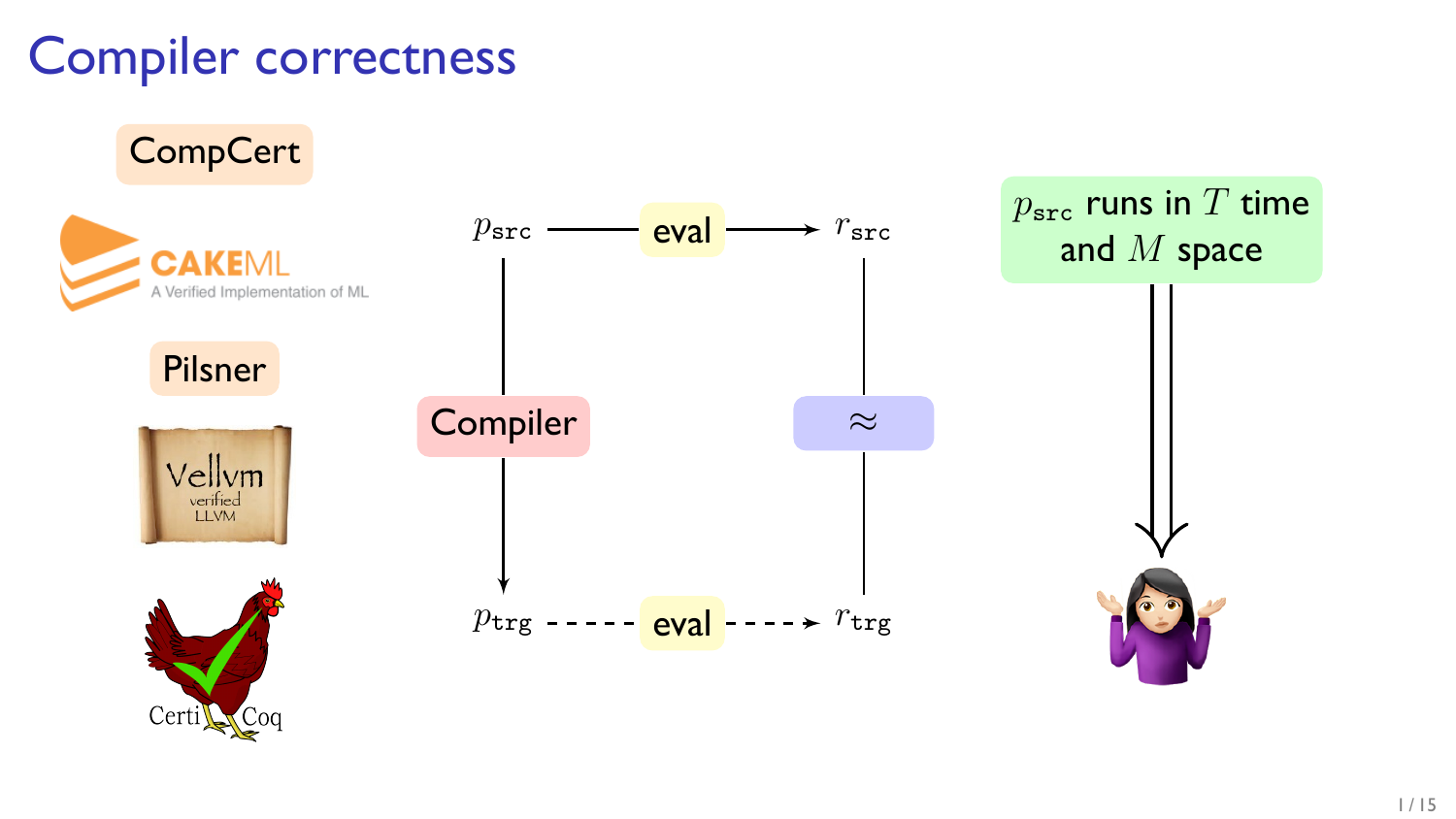#### Preservation of Resource Consumption

### Compiler transformations may leak resources!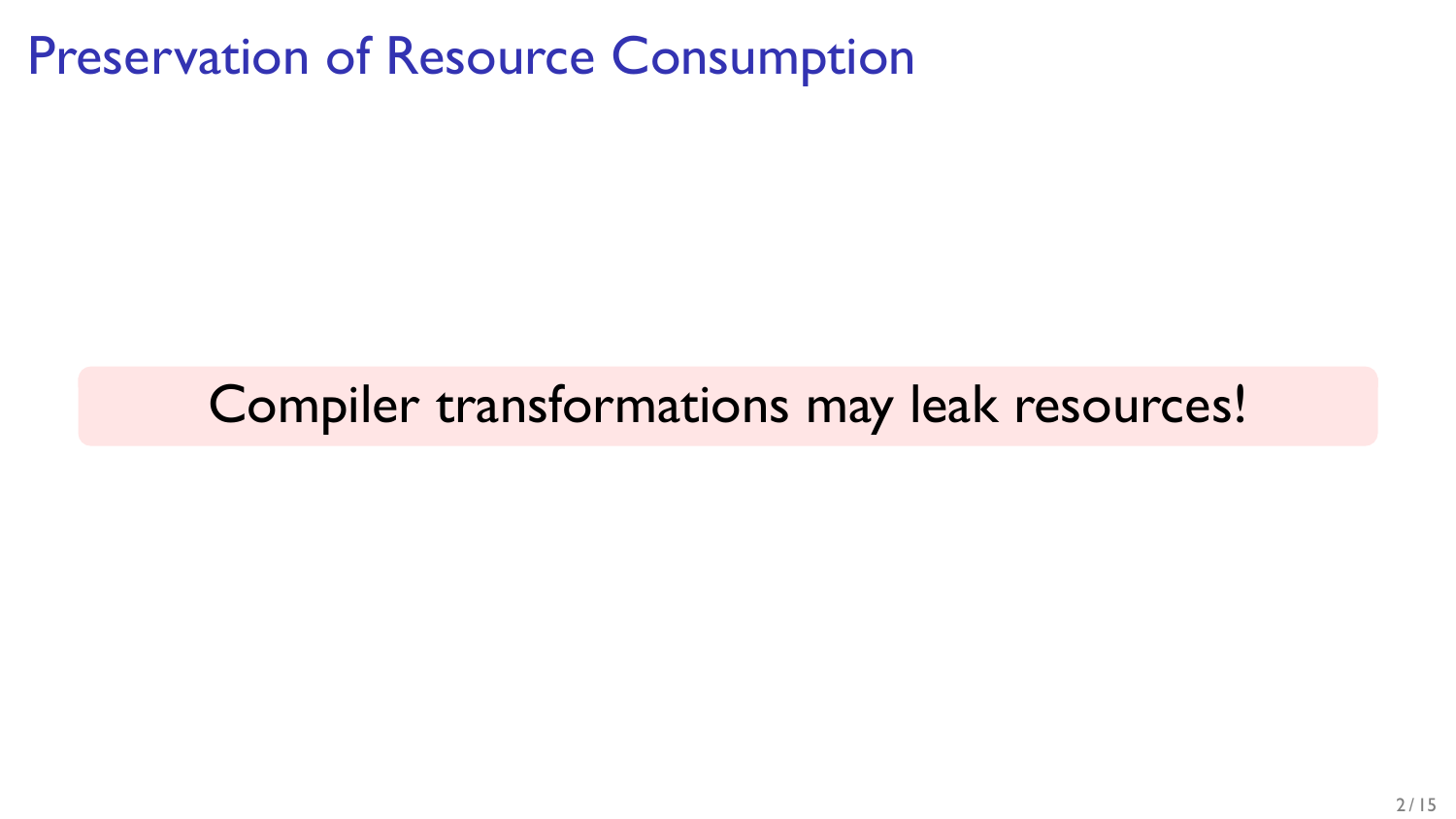#### Grokking V8 closures for fun (and profit?)

#### Vvacheslav Egorov on 23 sep 2012

#### 10. January 2016

#### Beware of the closure memory leak in Javascrit

I discussed closures in javascript in a previous article and the impact hit that you of if you use them too much: remember that in is, each function is an object, so the or has a cost

This article focuses on some examples of memory leaks using closures.

#### How to create a memory leak in a Javascript-browser, node.is-

The major point to remember is that in a javascript closure same context

```
var res
function outer() {
        var largeData = new Array(10000000);
        varoldRes = res/* Unused but leaks? */
        function inner() {
                if (oldRes) return largeData;
        return function(){};
setInterval(function() {
```
I was thinking about writing a smallish blog post summarizing my thoughts on closure instance field performance as a reply to Mariin Haverbeke's post which postulates in when I realized that this is an ideal candidate for a longer post that illustrates hove closures and how these design decisions affect performance.

#### Contexts

An interesting kind of JavaScript memory leak



METERO

David Glasser Follow Aug 12, 2013 - 6 min read

Recently, Avi and David tracked down a surprising JavaScript memory leak in Meteor's live HTML template rendering system. The fix will be in the 0.6.5 release (in its final stages of OA right now).

I searched the web for variations on javascript closure memory leak and came up with nothing relevant, so it seemed like this is a relatively littleknown issue in the JavaScript context. (Most of what you find for that query

function carries arou s when you execute fur thing:

variables x and y becau ists.

 $\frac{3}{4}$   $\frac{1}{2}$   $\frac{3}{4}$   $\frac{1}{2}$   $\frac{3}{4}$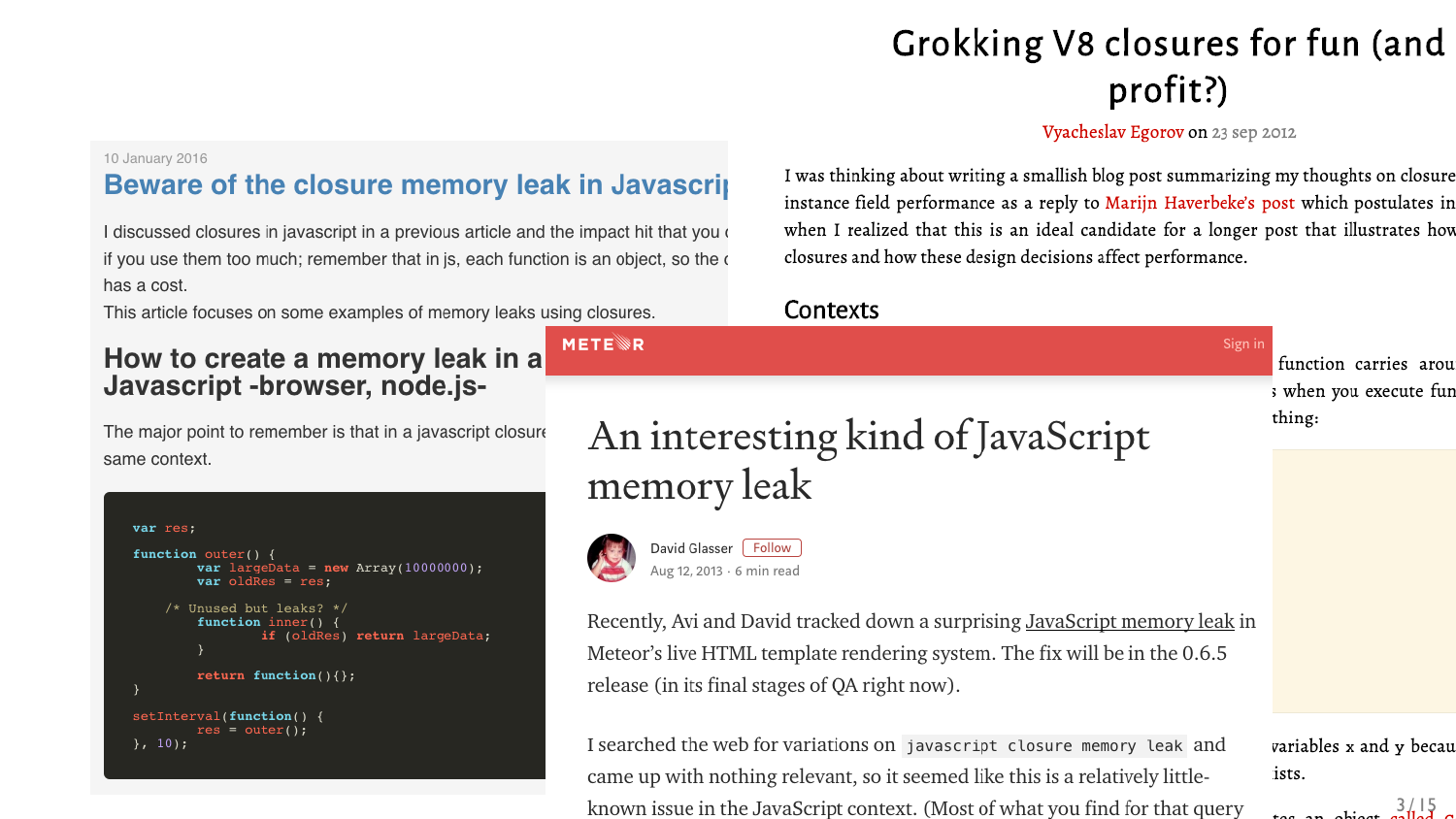### Preservation of Resource Consumption

#### Extend compiler correctness statement to include preservation of *time* and *space* consumption

- extensions of CompCert<sup>1</sup><sup>2</sup>
- *•* Tricky for higher-order, memory-managed languages

<sup>&</sup>lt;sup>1</sup> F. Besson, S. Blazy and P. Wilke. A Memory-Aware Verified C Compiler Using Pointer as Integer *Semantics*, ITP'2017.

<sup>2</sup>Q. Carbonneaux, J. Hoffman and T. Ramananandro, *End-to-end verification of stack-space bounds for C programs*, PLDI'14.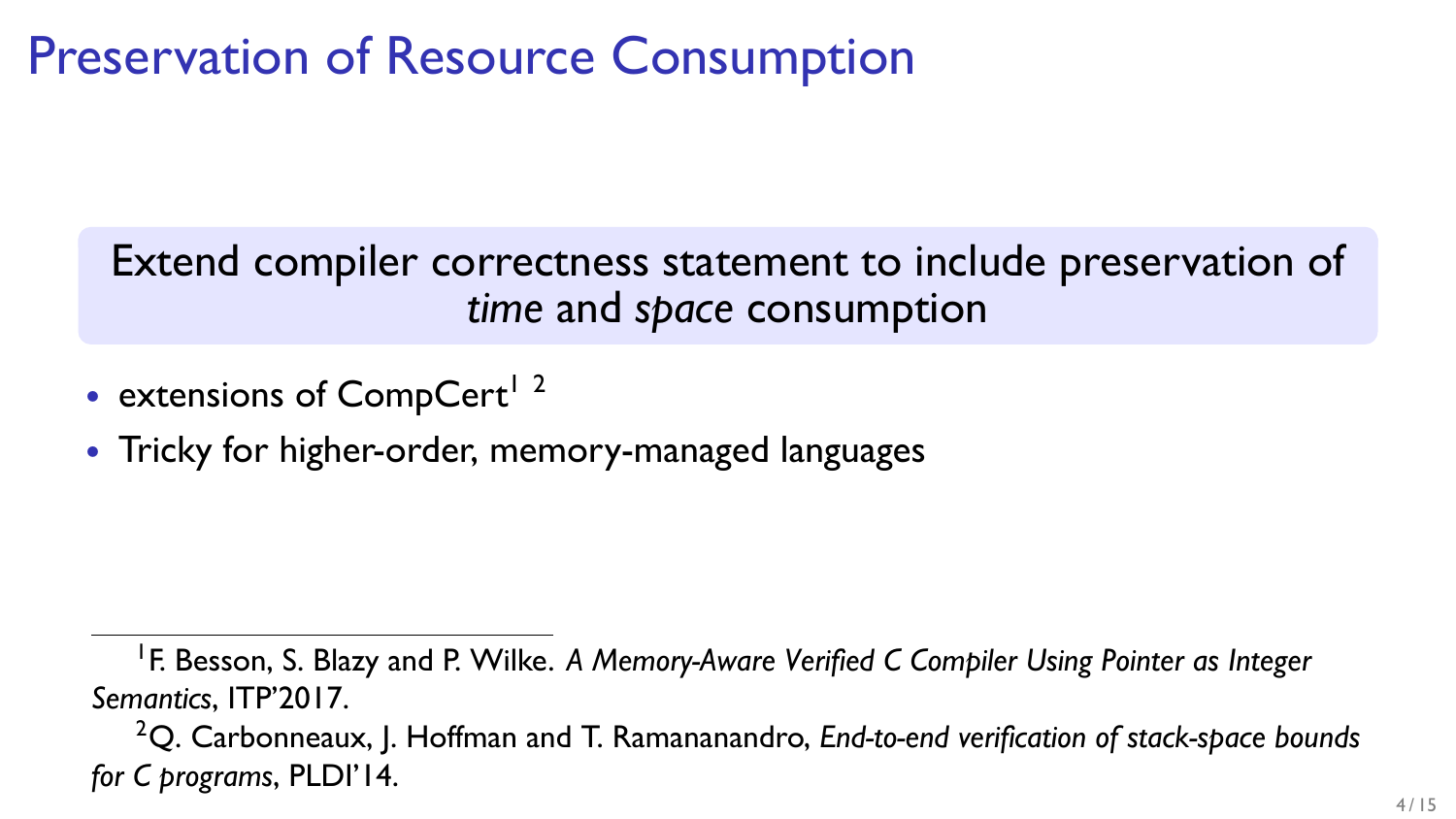#### First formal proof that closure conversion is *safe for space*

- *•* Implemented and verified in Coq for CertiCoq
- *•* Profiling semantics for source and target
- *•* Logical relation framework **NEW** Principled way of reasoning about intensional properties **NEW** Divergence preservation (w/ memory consumption)

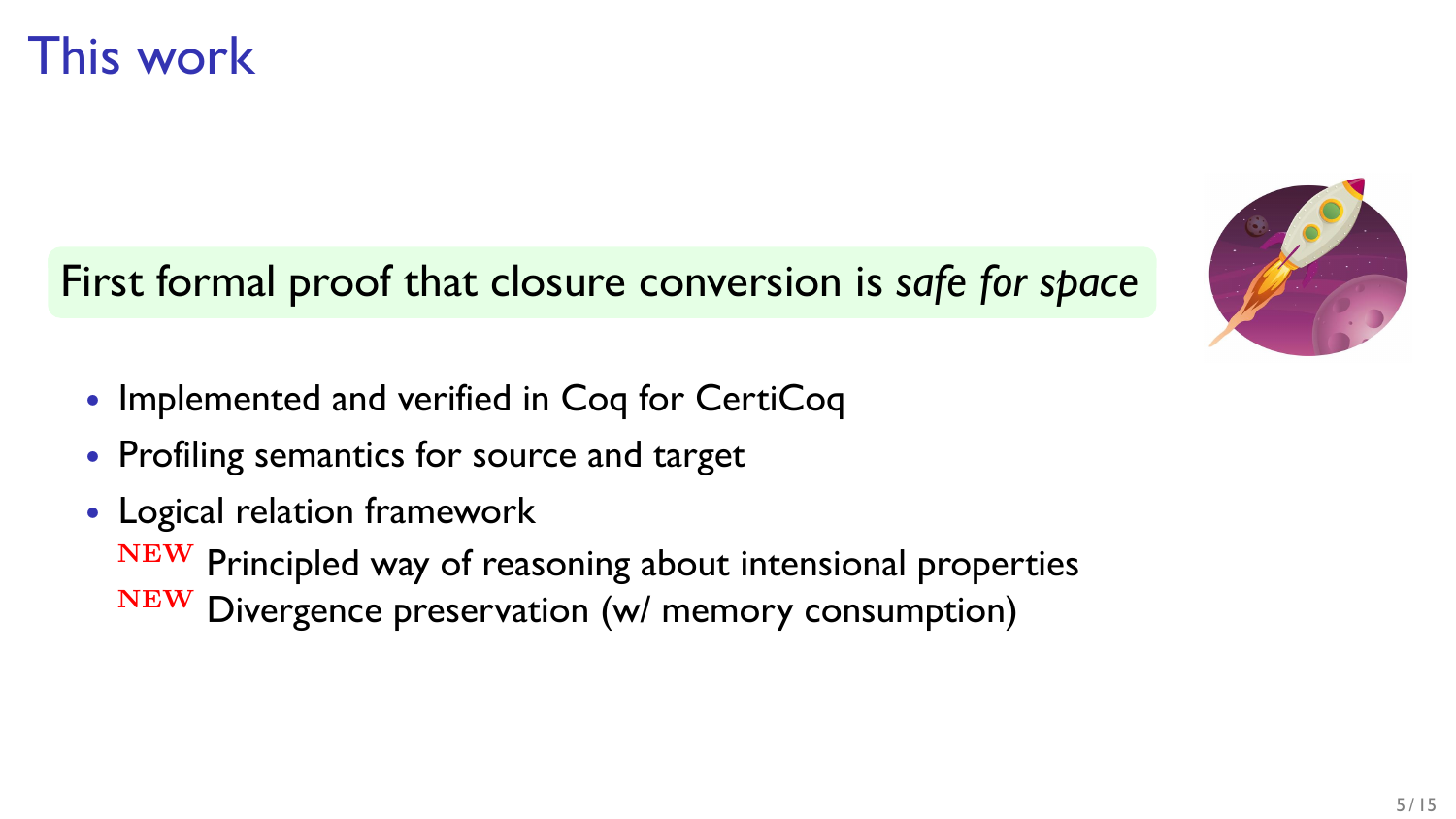## **CertiCoq**

#### A verified compiler for Gallina.

Abhishek Anand, Andrew Appel, Greg Morrisett, Zoe Paraskevopoulou, Randy Pollack, Olivier Savary Belanger, Matthieu Sozeau, and Matthew Weaver



- *•* Implemented and verified in Coq.
- *•* GC implemented in C, verified in Coq (VST).

Shengyi Wang, Qinxiang Cao, Anshuman Mohan, and Aquinas Hobor

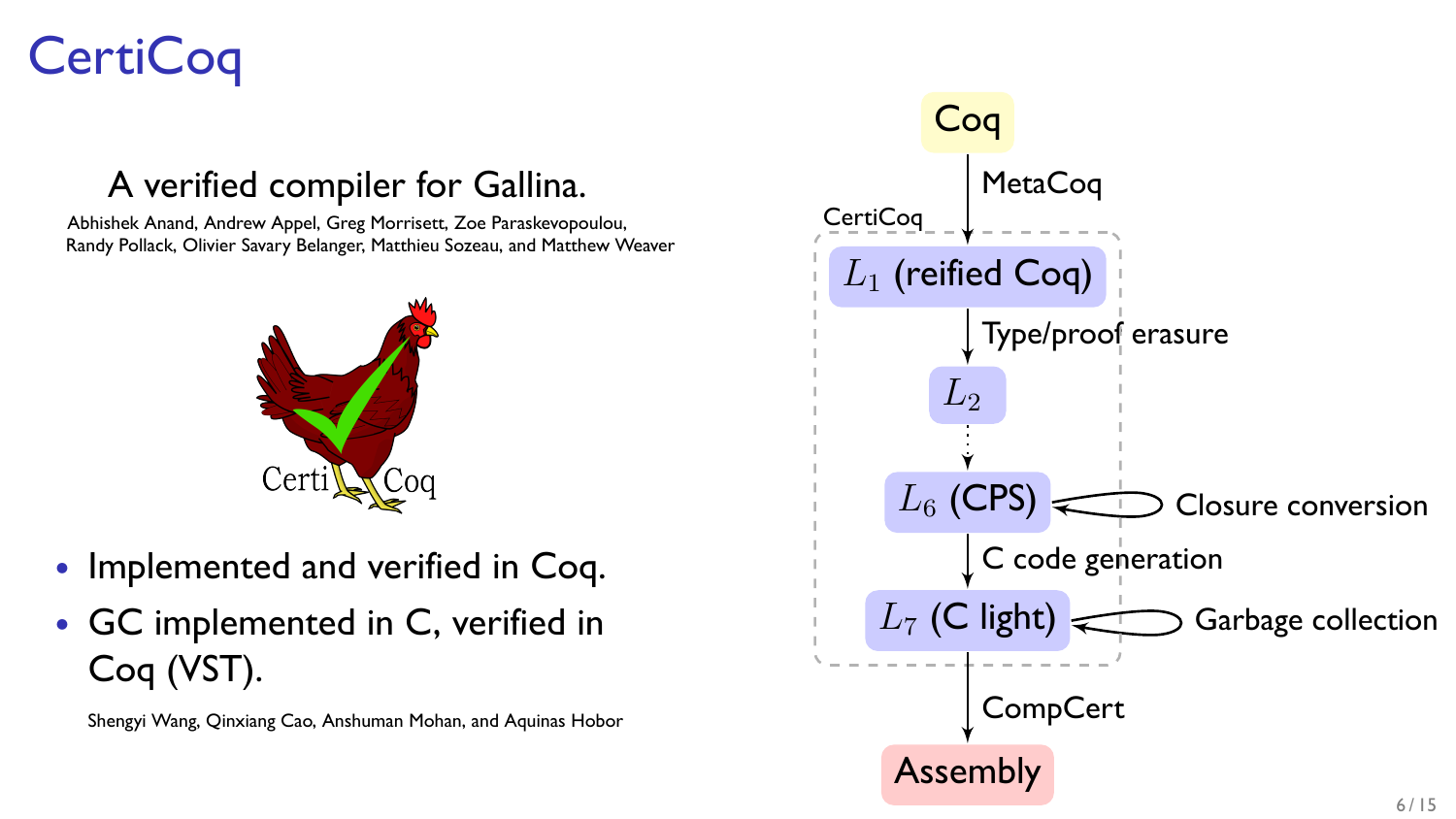#### Closure Conversion

*Eliminates free variables* by explicitly constructing a closure environment upon function definition, and passing it as an argument at call sites.

let 
$$
f x = x + y + z
$$
 in  
\n...  
\n $f 3$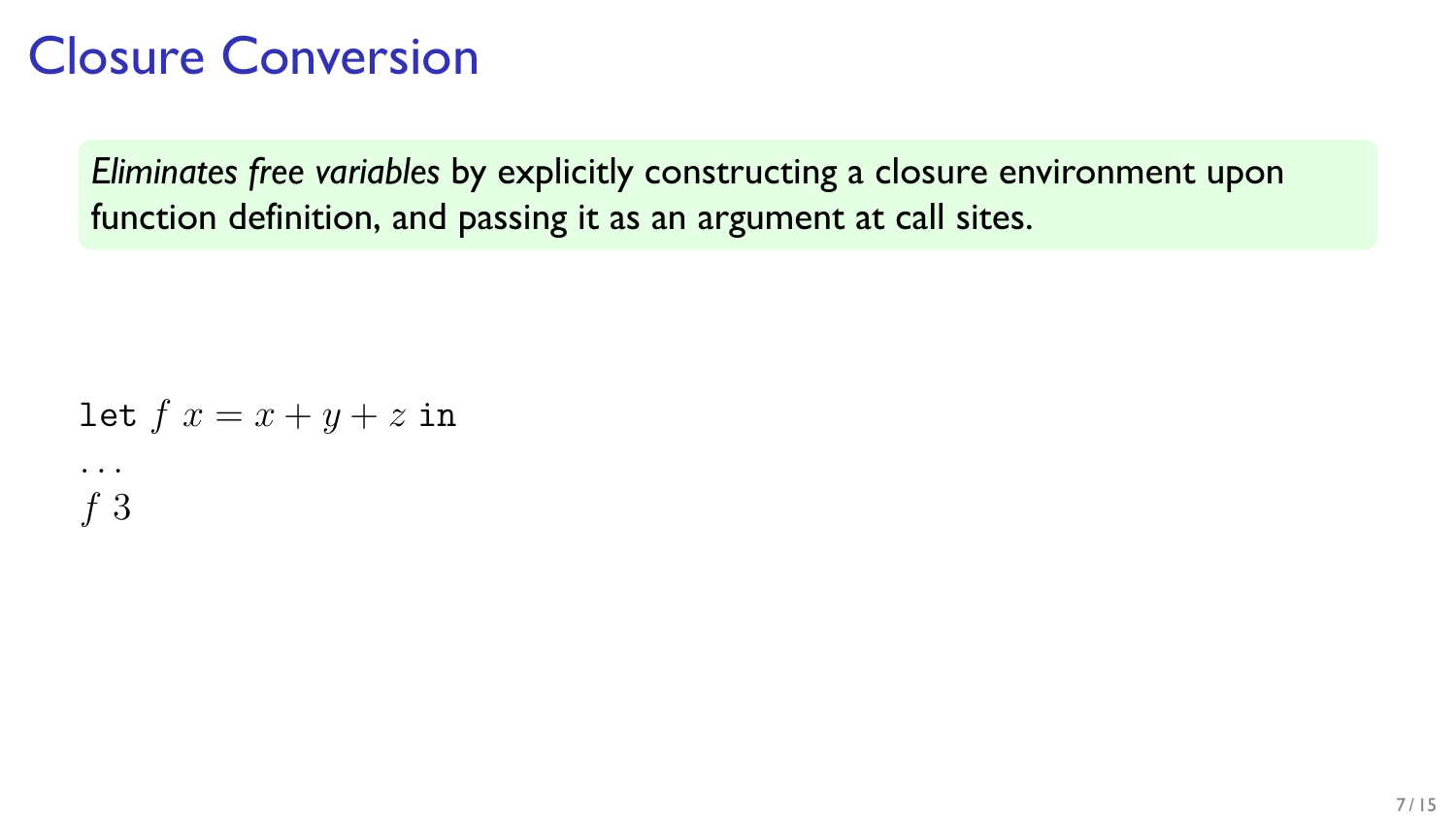#### Closure Conversion

*Eliminates free variables* by explicitly constructing a closure environment upon function definition, and passing it as an argument at call sites.

let 
$$
f x = x + y + z
$$
 in  
\n...  
\n $f 3$ 

let 
$$
f_{env} = (y, z)
$$
 in  
let  $f_{code} x env = x + env. 0 + env. 1$  in  
let  $f = (f_{code}, f_{env})$  in  
...  
let  $f_{code} = f. 0$  in  
let  $f_{env} = f. 1$  in  
 $f_{code} f_{env}$  3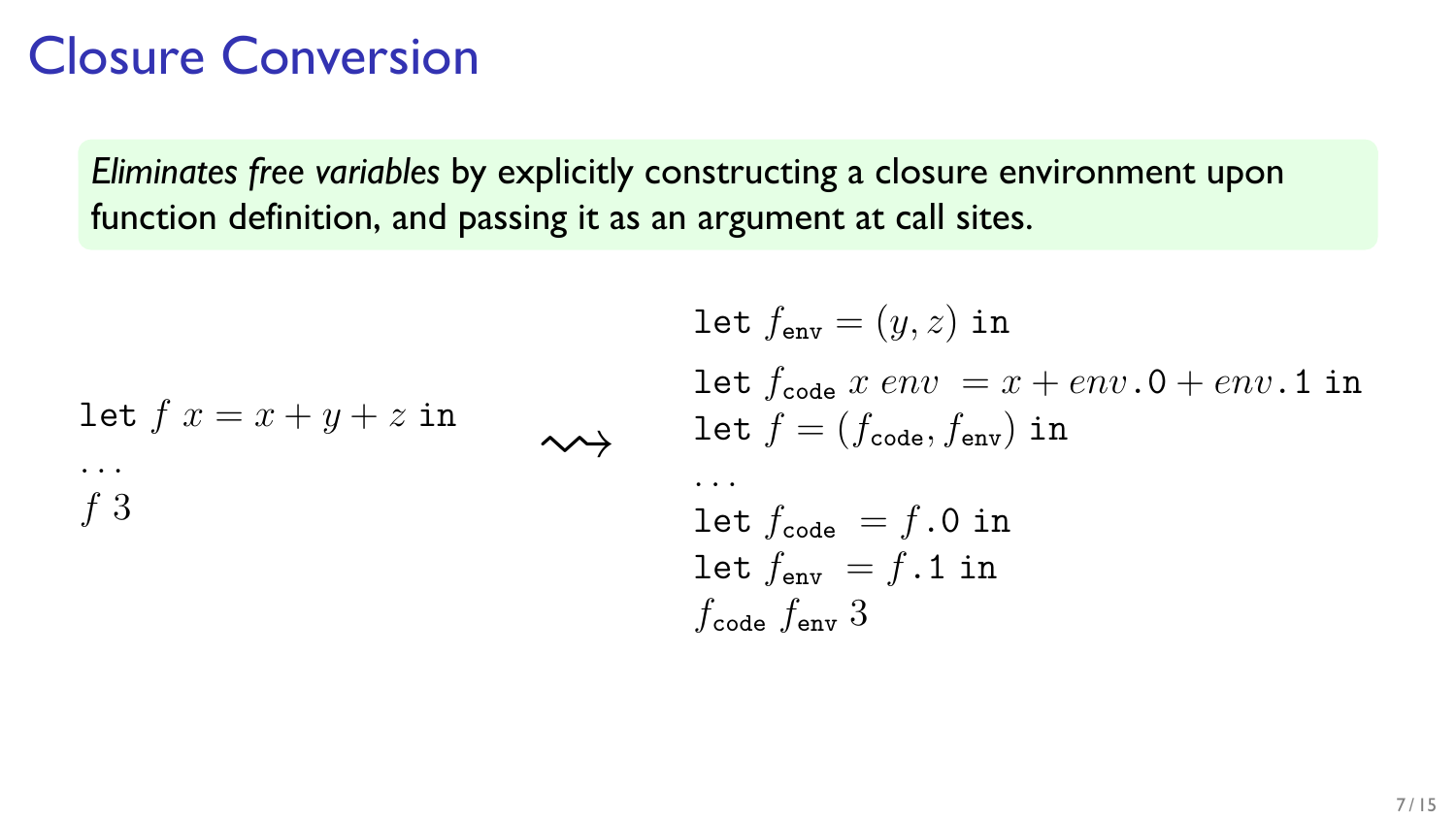#### Closure Conversion

*Eliminates free variables* by explicitly constructing a closure environment upon function definition, and passing it as an argument at call sites.

let 
$$
f x = x + y + z
$$
 in  
\n...  
\n $f 3$ 

let 
$$
f_{env} = (y, z)
$$
 in  
let  $f_{code} x env = x + env. 0 + env. 1$  in  
let  $f = (f_{code}, f_{env})$  in  
...  
let  $f_{code} = f. 0$  in  
let  $f_{env} = f. 2$  in  
 $f_{code} f_{env}$  3

Environment representation is crucial for the performance of the compiled code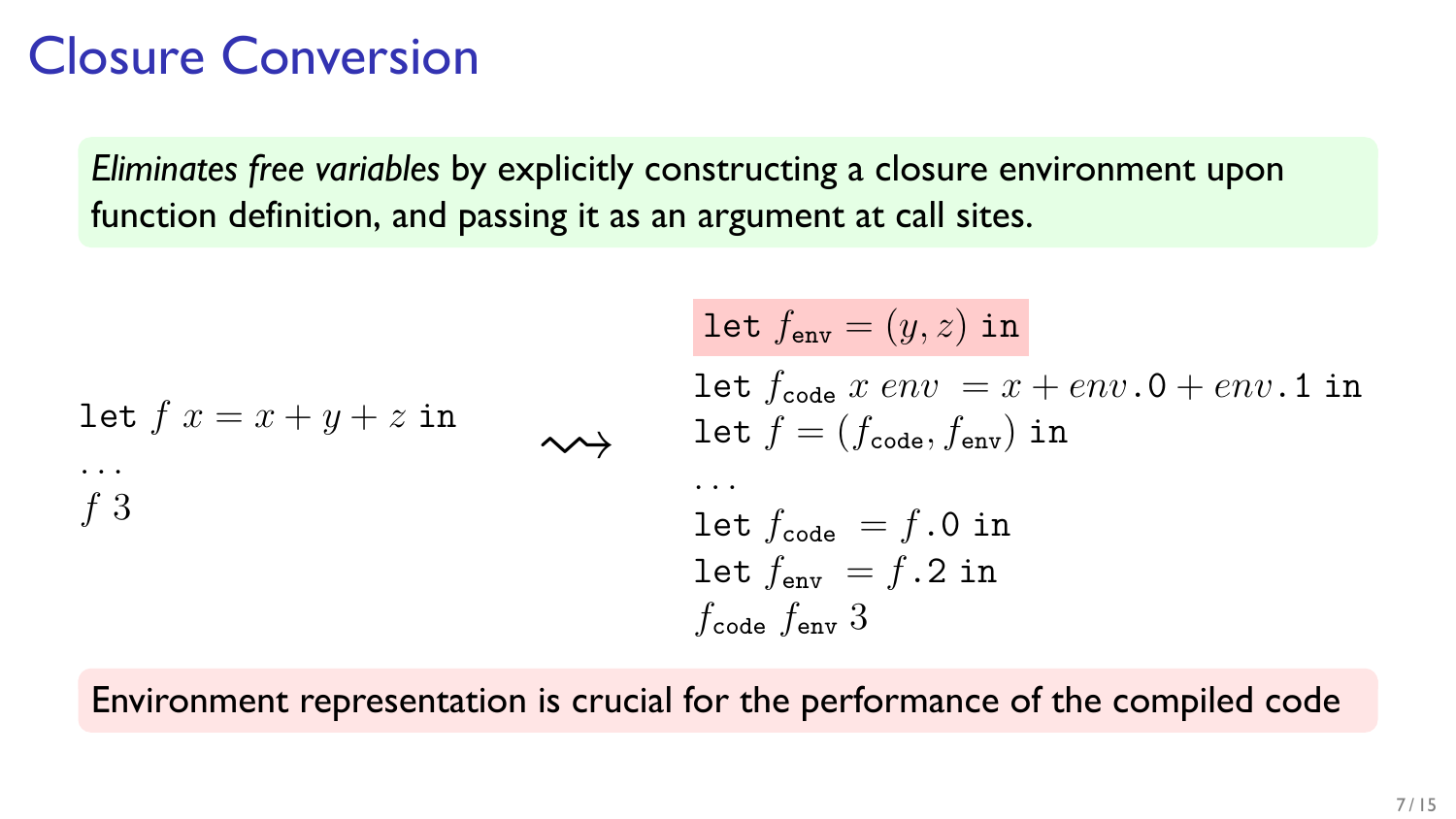#### Closure Environments

$$
\begin{array}{l}\n\text{let } f \ x \ y \ z = \\
\ldots l \ldots \\
\text{let } g \ ( ) = \ldots x \ldots z \ldots u \ldots \text{ in} \\
\text{let } h \ ( ) = \ldots y \ldots z \ldots w \ldots \text{ in} \\
h\n\end{array}
$$



Flat Environments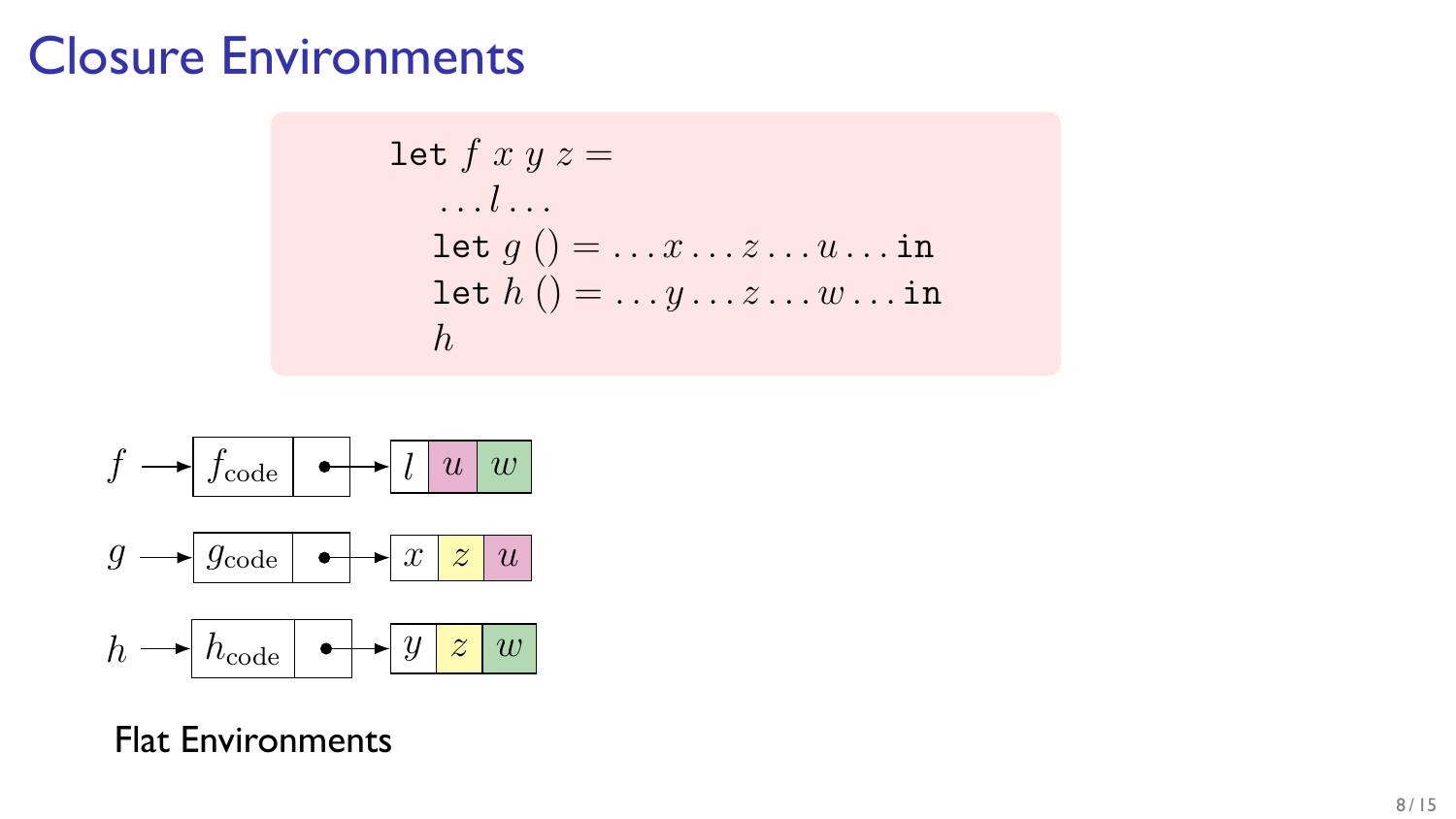#### Closure Environments

$$
\begin{array}{l}\n\text{let } f \ x \ y \ z = \\
\ldots l \ldots \\
\text{let } g \ () = \ldots x \ldots z \ldots u \ldots \text{ in} \\
\text{let } h \ () = \ldots y \ldots z \ldots w \ldots \text{ in} \\
h\n\end{array}
$$



Flat Environments



Linked Environments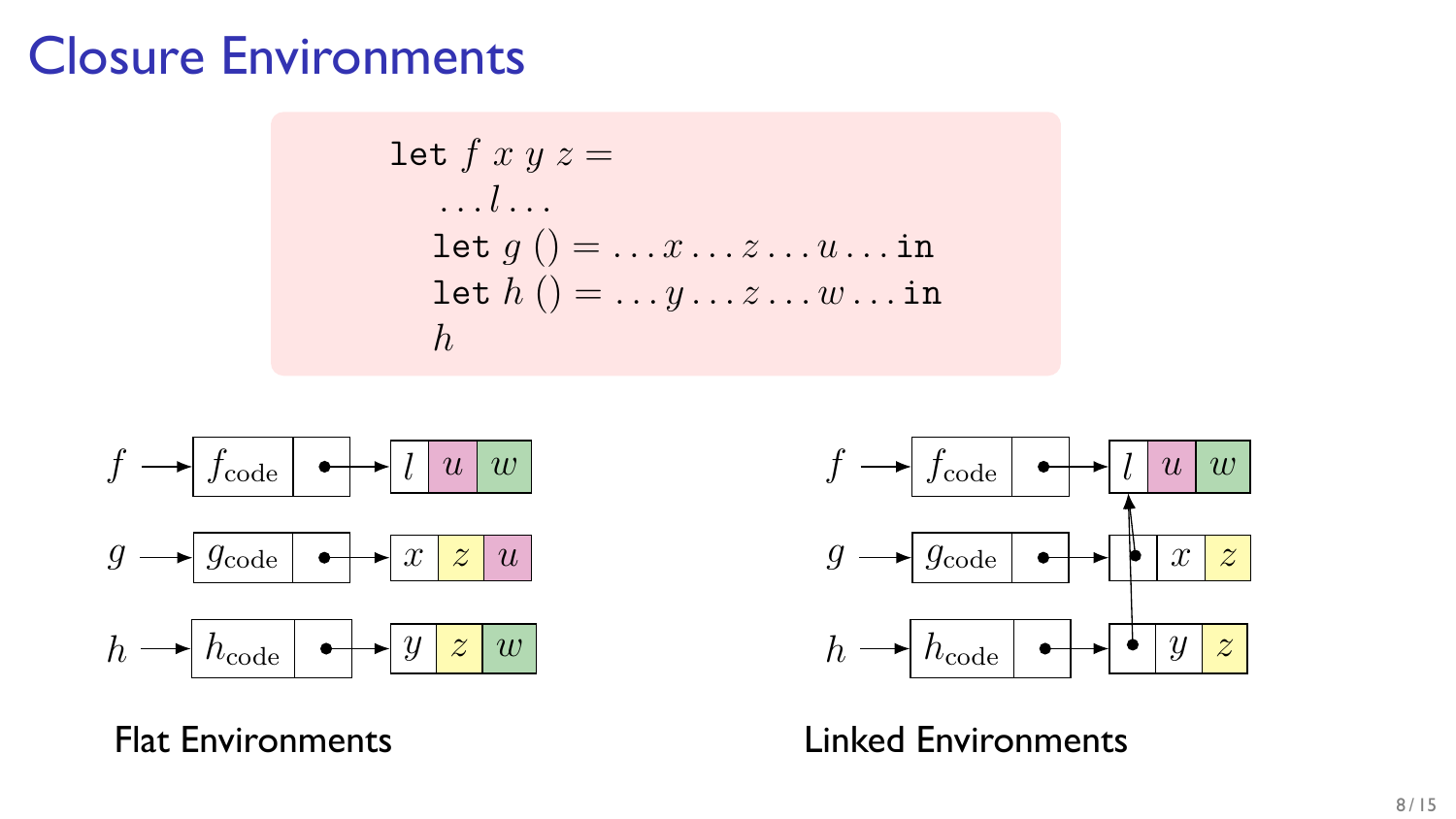#### Closure Environments

$$
\begin{array}{l}\n\text{let } f \ x \ y \ z = \\
\ldots l \ldots \\
\text{let } g \ () = \ldots x \ldots z \ldots u \ldots \text{ in} \\
\text{let } h \ () = \ldots y \ldots z \ldots w \ldots \text{ in} \\
h\n\end{array}
$$



Flat Environments



Linked + Shared (JavaScript V8)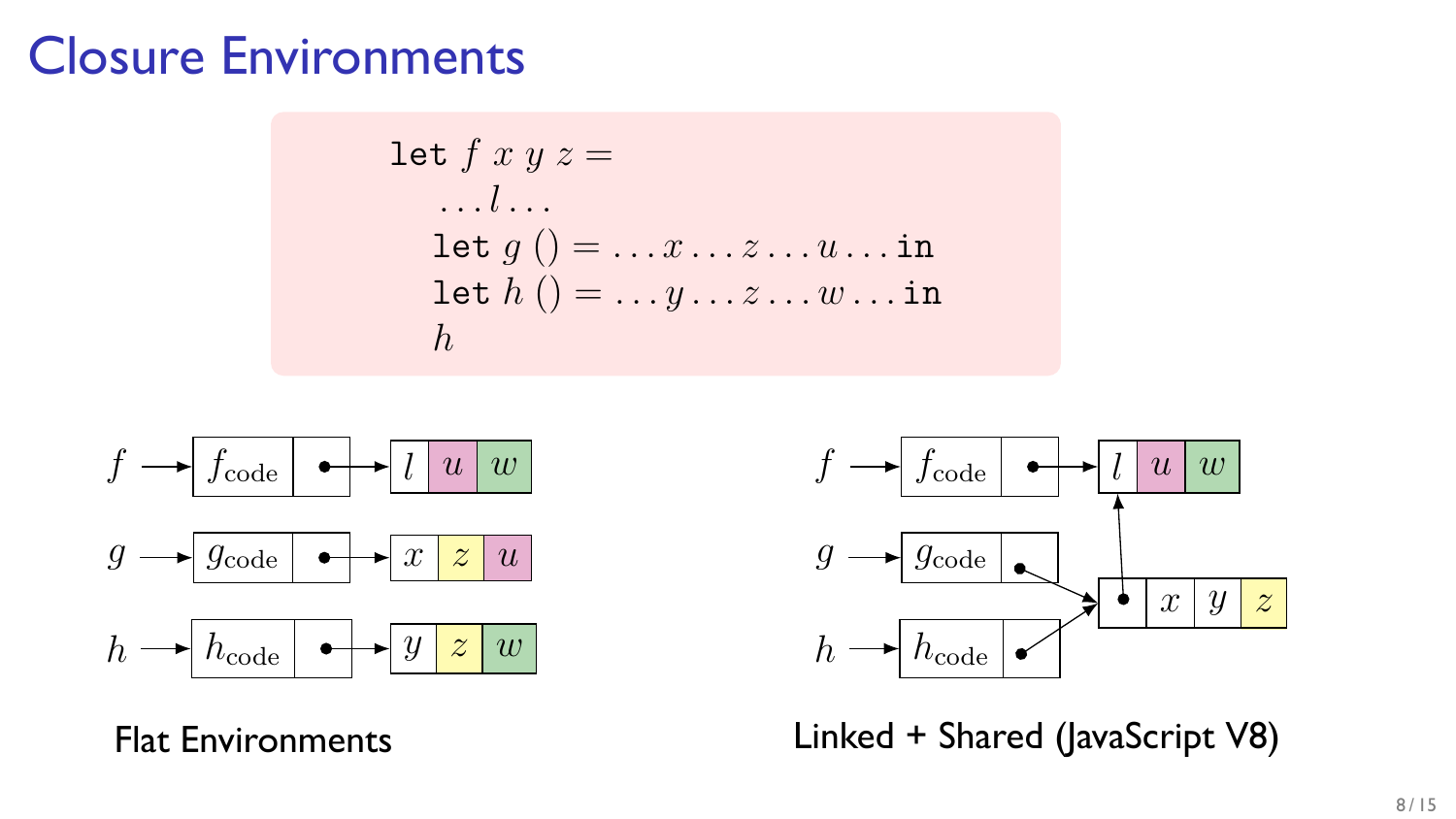#### Linked and Shared Environments Are Not Safe for Space

$$
\begin{array}{l}\n\text{let } f \ x \ y \ z = \\
\dots l \dots \\
\text{let } g \ ( ) = \dots x \dots z \dots u \dots \text{ in} \\
\text{let } h \ ( ) = \dots y \dots z \dots w \dots \text{ in} \\
h\n\end{array}
$$



Flat Environments



Linked + Shared (JavaScript V8)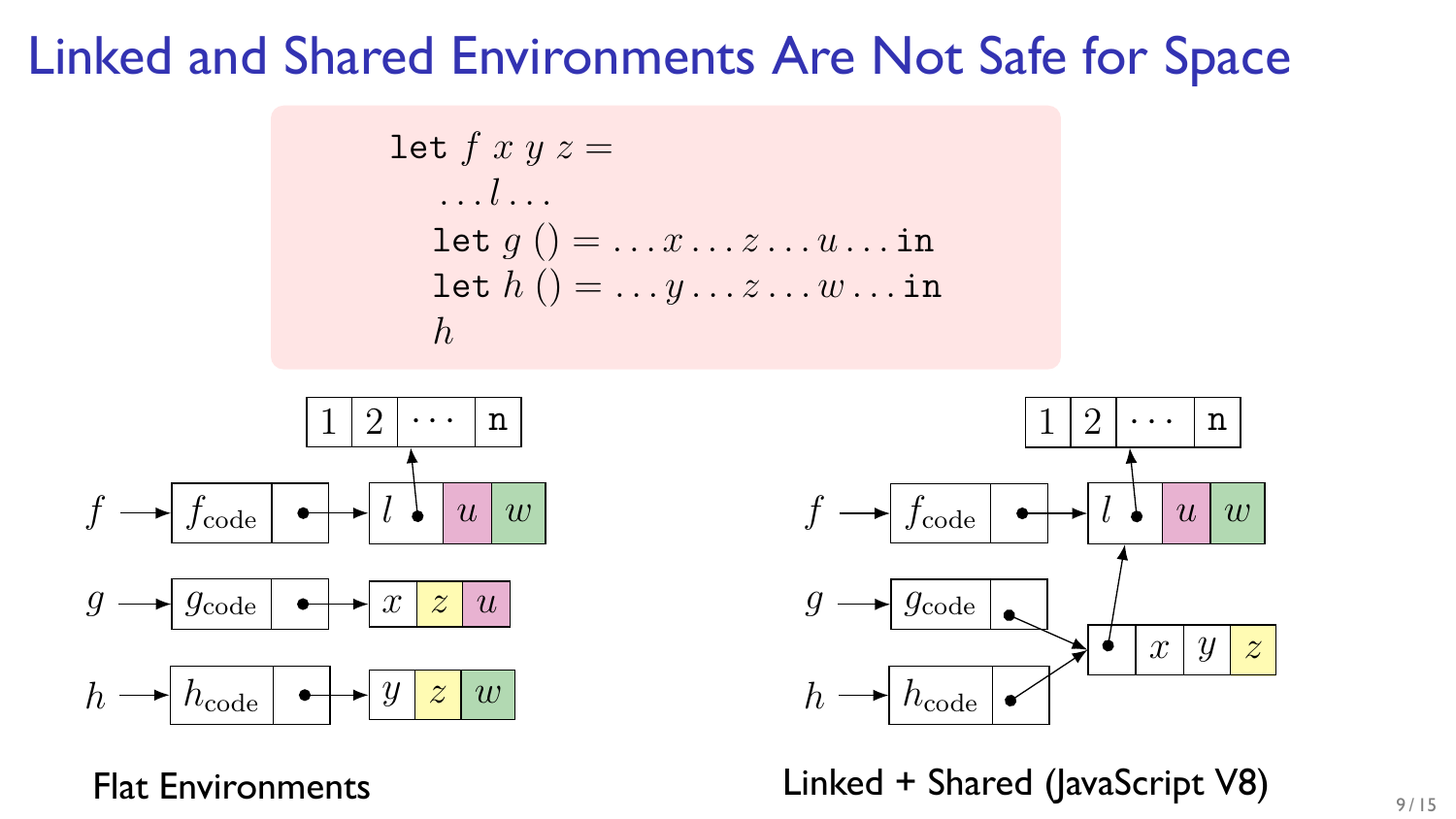### Resource Safety

#### Theorem *Closure conversion with* **flat** *closure environments is safe for* time *and* space

$$
cost_{\texttt{trg}} \in \mathcal{O}(cost_{\texttt{src}})
$$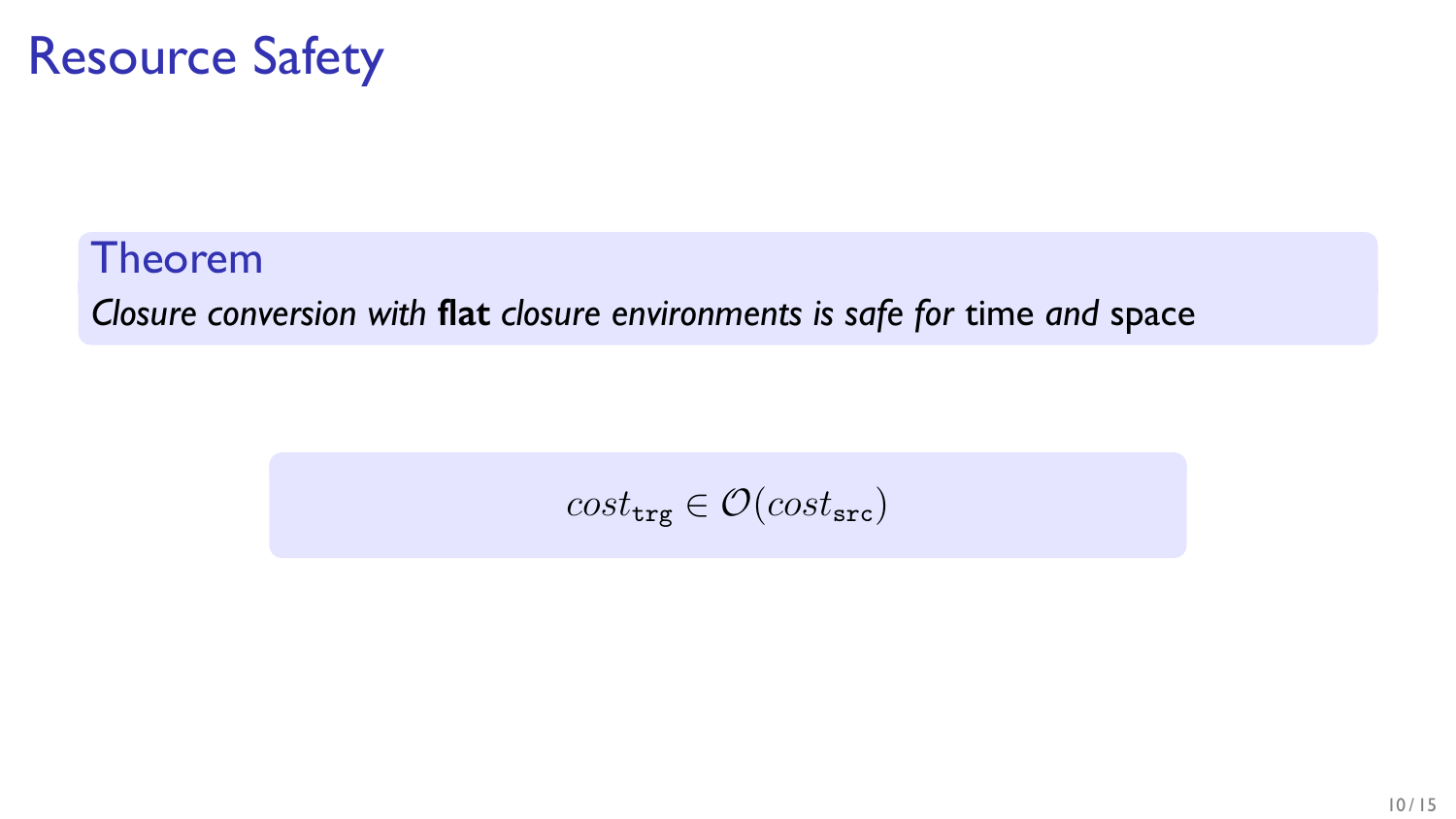## Profiling Semantics

 $H; \rho; e \Downarrow_l^{(c,m)}$  $\{v; H' \text{ for } l \in \{\texttt{src}, \texttt{trg}\}$ where:  $(H, \rho, e)$ : Heap  $\times$  Env  $\times$  Exp is the input configuration *c* is the fuel *m* is the space consumption Fuel based, can throw out-of-time exception:  $H; \rho; e \Downarrow_l^{(c_1,m_1)} \bot$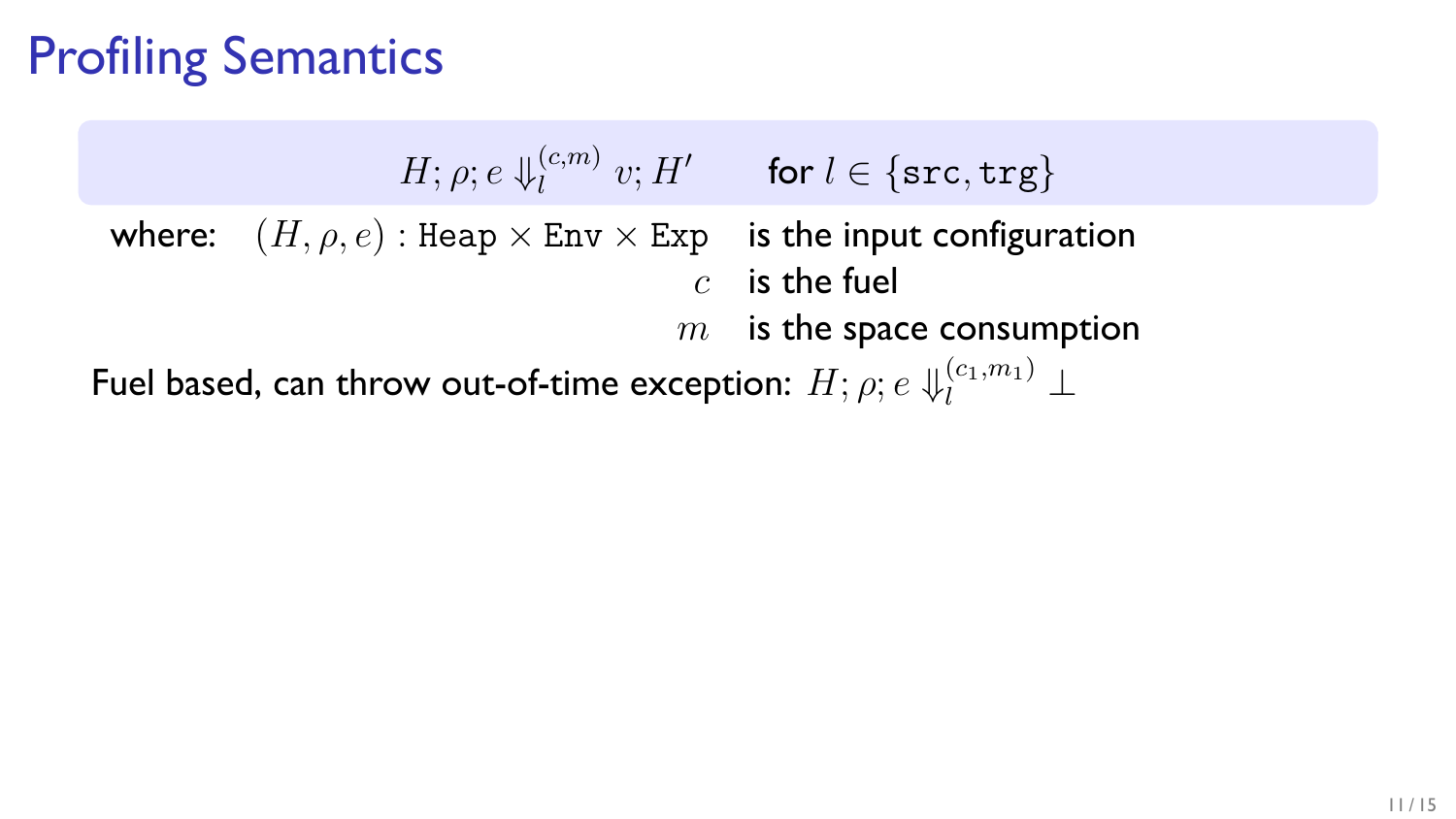## Profiling Semantics

 $H; \rho; e \Downarrow_l^{(c,m)}$  $\{v; H' \text{ for } l \in \{\texttt{src}, \texttt{trg}\}$ where:  $(H, \rho, e)$ : Heap  $\times$  Env  $\times$  Exp is the input configuration *c* is the fuel *m* is the space consumption Fuel based, can throw out-of-time exception:  $H; \rho; e \Downarrow_l^{(c_1,m_1)} \bot$ 

#### Source

- *•* Function definition incurs cost proportional to the number of its free variables
- *•* Memory: the maximum size of reachable heap

#### **Target**

- *•* Function definition incurs unary cost
- *•* Memory : the maximum size of actual heap
- Invokes an ideal GC upon function entry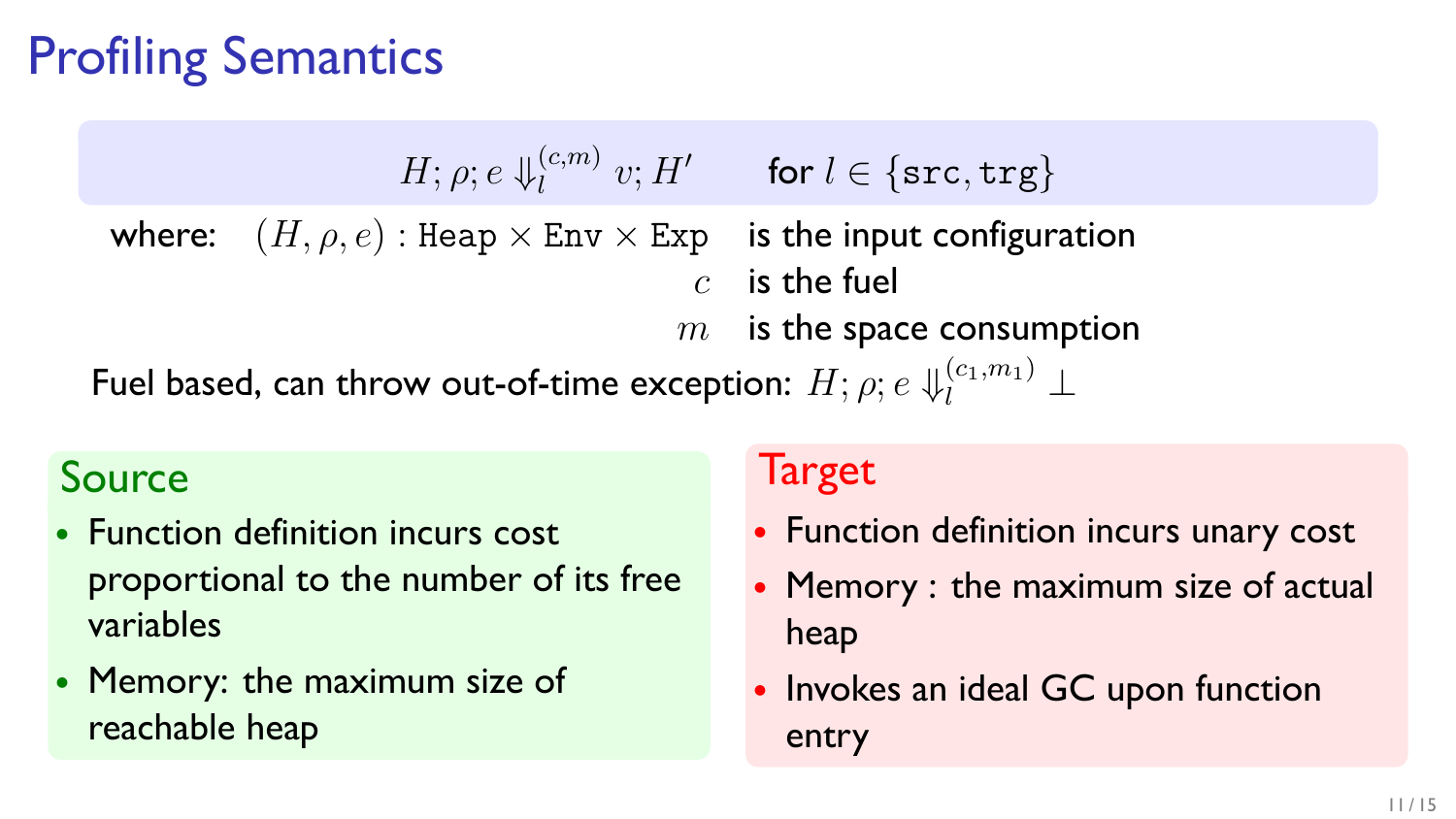## Top-level Theorem

Correctness of closure conversion, **closed programs**:

#### Theorem

*If*

- 
- $e \Downarrow_{src}^{(c_1,m_1)} v_1; H_1$

#### *then*

- $\bullet$   $\bar{e} \Downarrow_{trg}^{(c_2,m_2)} v_2; H_2$
- $(v_1, H_1)$  *relates to*  $(v_2, H_2)$  *(functional correctness)*
- *•*  $c_1$  ≤  $c_2$  ≤  $K * c_1$
- $m_2 \leq m_1 + \cos t^{space}(e)$  *(space bound)*

**•**  $e \rightsquigarrow \overline{e}$  (closure conversion) *(source evaluation)*

> *(target evaluation) (time bound)*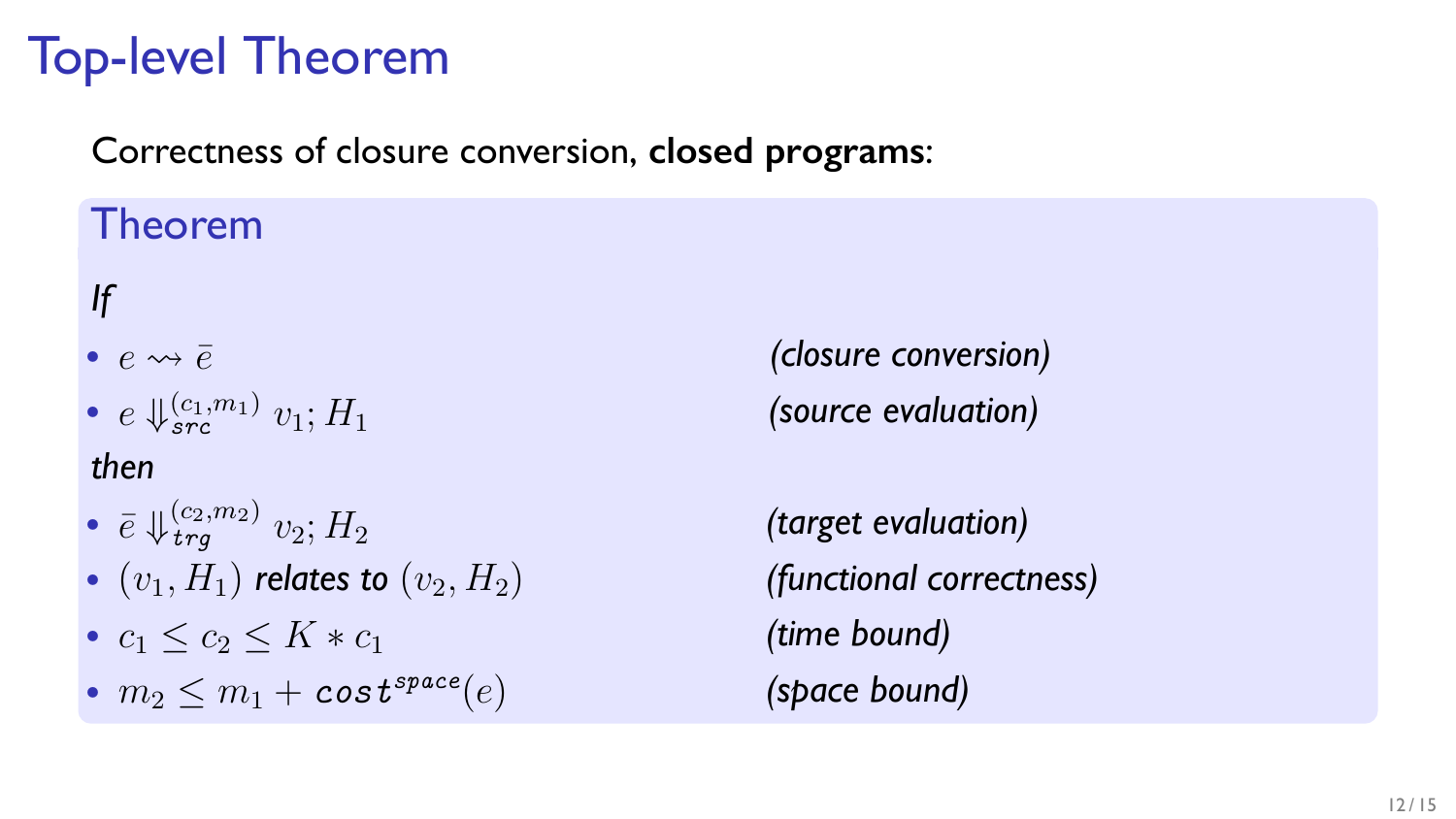# Proof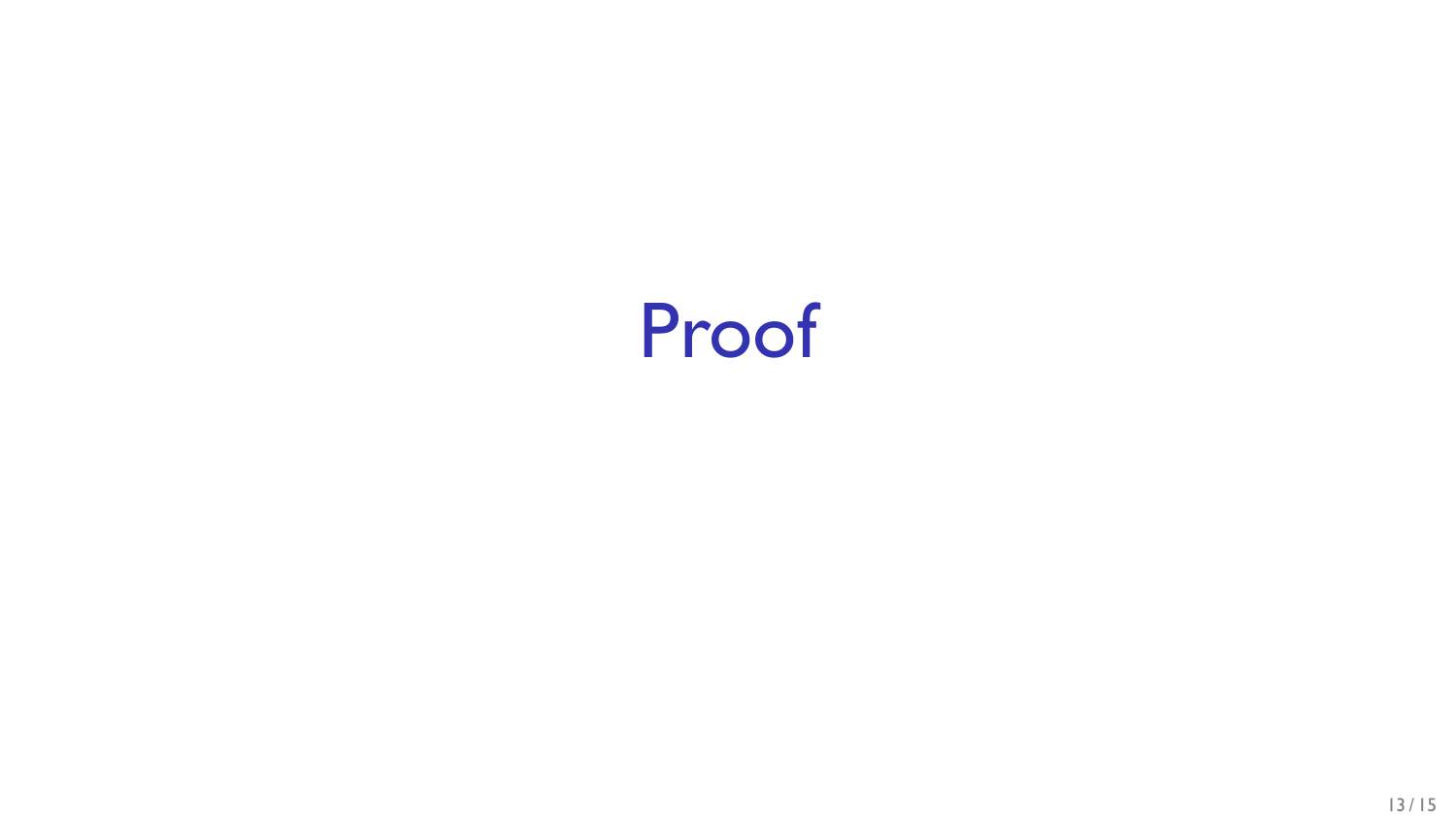The logical relation (roughly)

$$
{P} (H_1, \rho_1, e_1) \lessapprox^{(k,i)} (H_2, \rho_1, e_2) {Q}
$$

Configuration  $(H, \rho, e)$  : Heap  $\times$  Env  $\times$  Exp

*P*: precondition on the initial configurations

*Q*: postcondition on the resource consumption of the two programs

*k*: step index (bounds execution steps)

*i*: heap index (bounds heap deapth)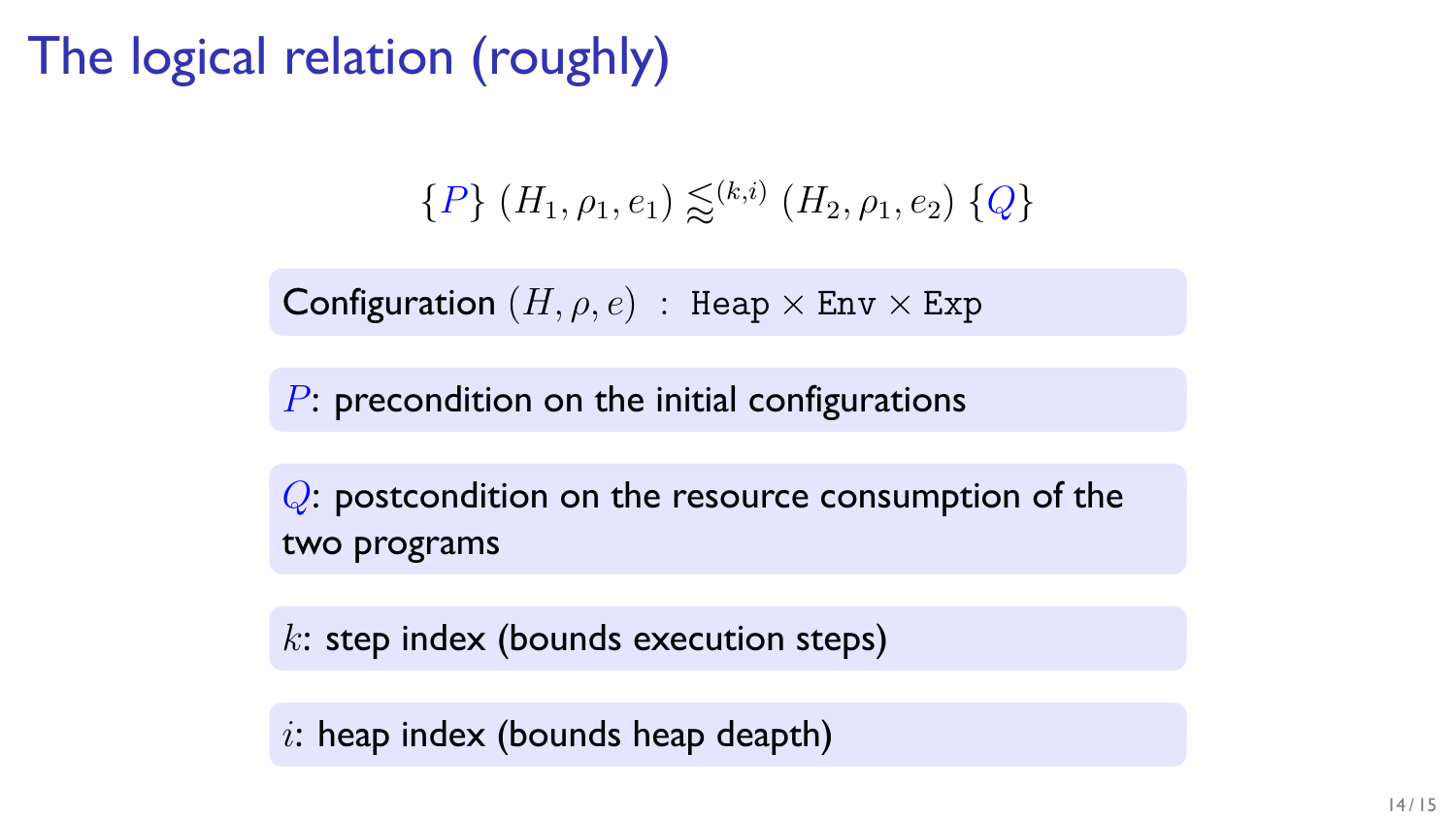The logical relation (roughly)

$$
{P} (H_1, \rho_1, e_1) \lessapprox^{(k,i)} (H_2, \rho_1, e_2) {Q}
$$

Configuration  $(H, \rho, e)$  : Heap  $\times$  Env  $\times$  Exp

*P*: precondition on the initial configurations

*Q*: postcondition on the resource consumption of the two programs

> Resource consumption preservation + Divergence preservation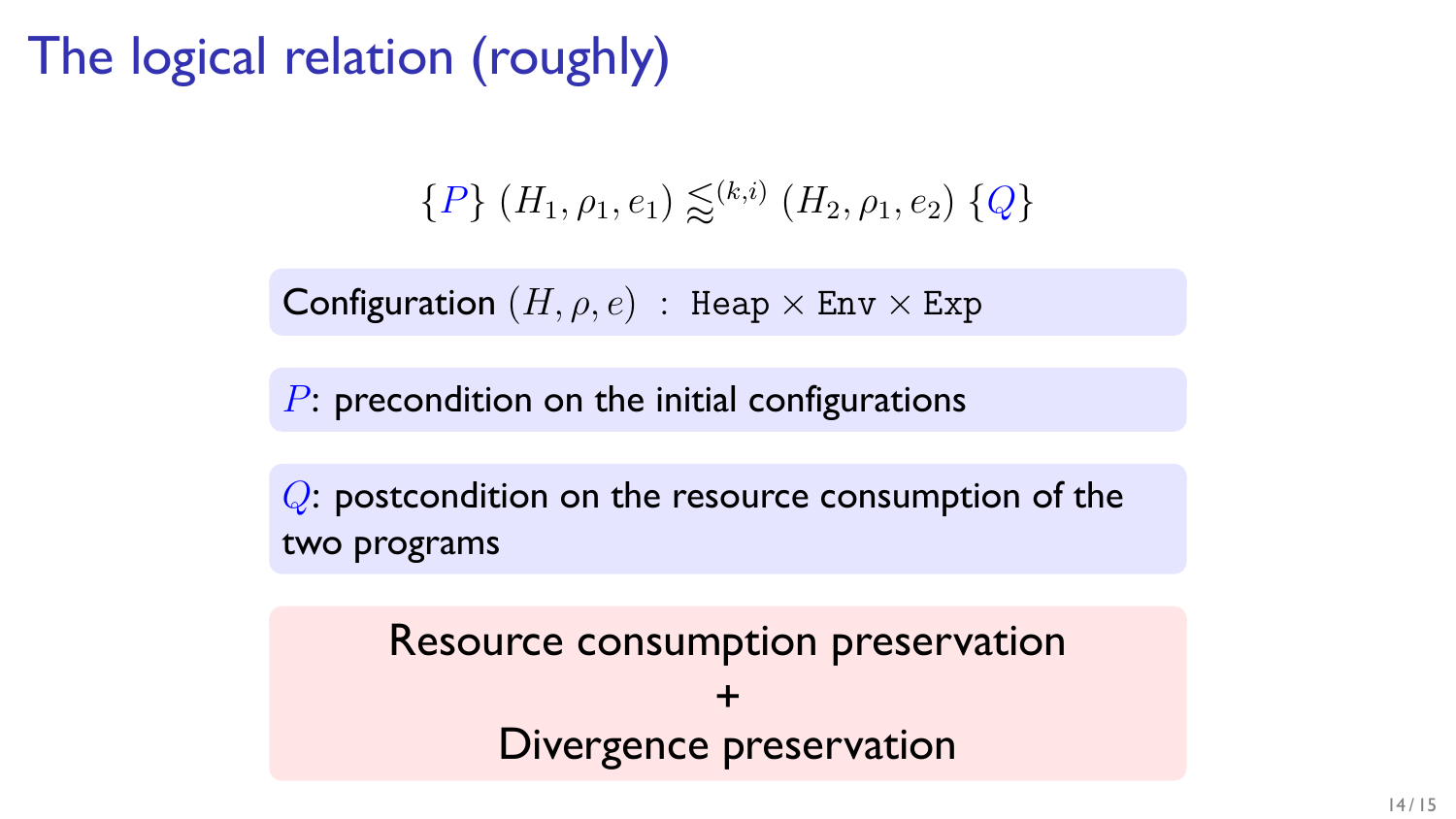### In conclusion

#### So far...

- *•* The *first* formal proof that closure conversion is safe for space
- *•* Mechanized in Coq
- *•* General logical relation framework to extend reasoning to intensional properties
- *•* Dead parameter elimination for mut. rec. functions, by Katja Vassilev

#### In the future...

- *•* Extent upwards and downwards
- *•* Propagate through CertiCoq to extend with Coq source logic
- *•* Connect with C translation and concrete GC implementation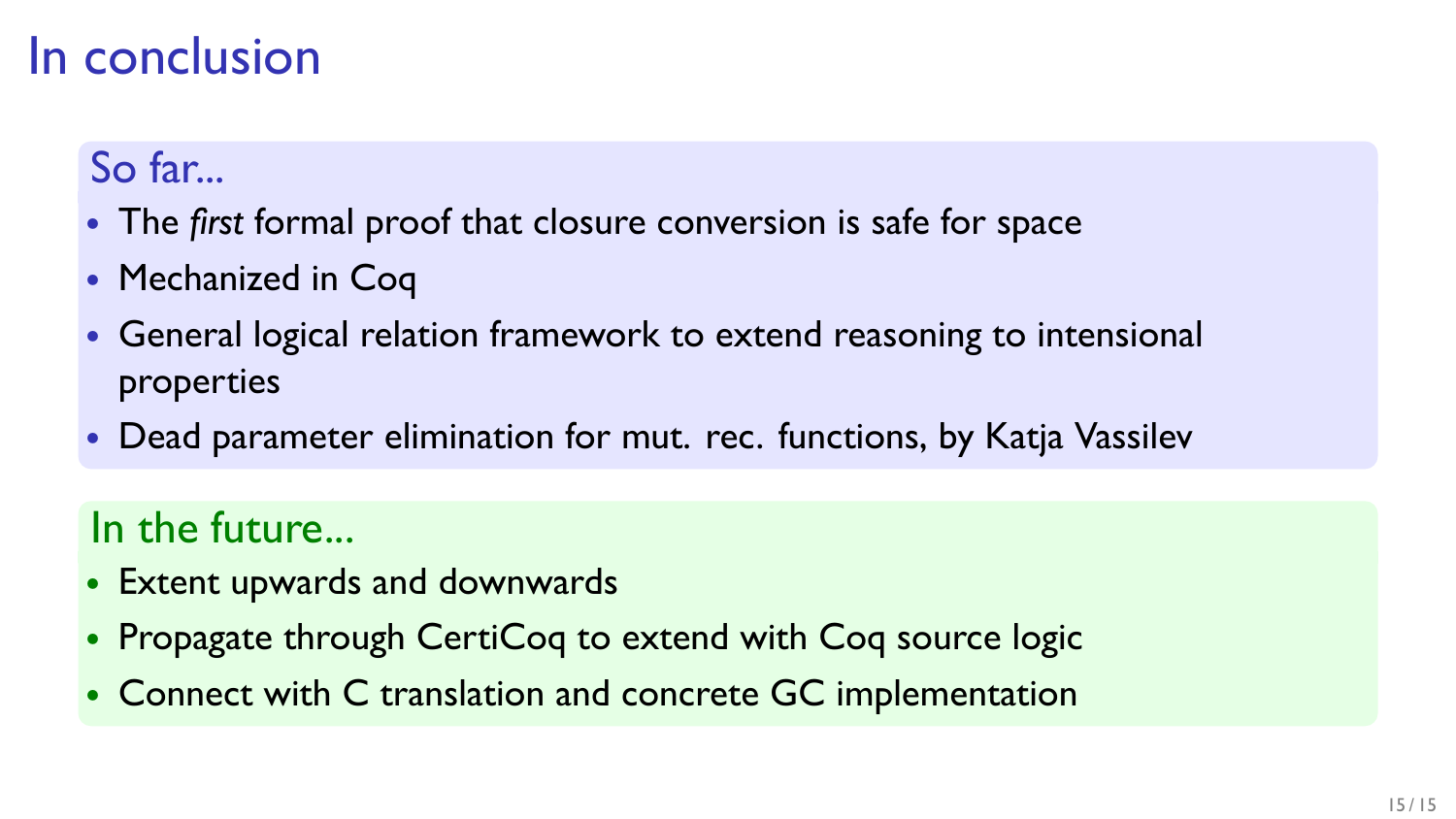## Backup Slides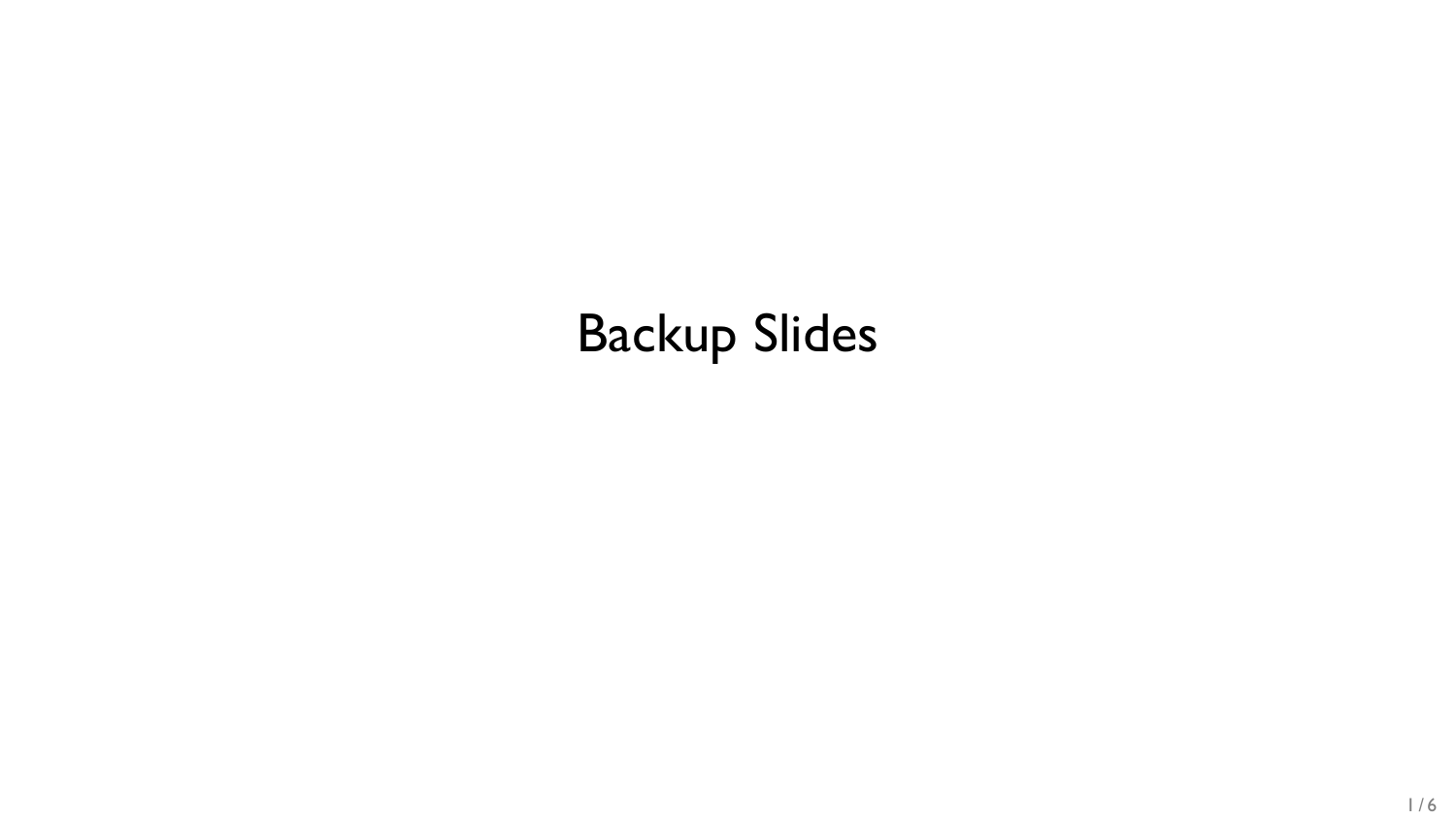#### Shared Closures : a space safety counter example

```
fun sum_add (1 : list int) : int \rightarrow int :=let sum () = fold (+) 1 0 in
  let m = sum () in
  let add n = m + n in
  add
val addM =
```

```
( * [ 0 ; . . . ; 0 ] , M t i m e s * )
let 1 = repeat 0 M insum add 1
```
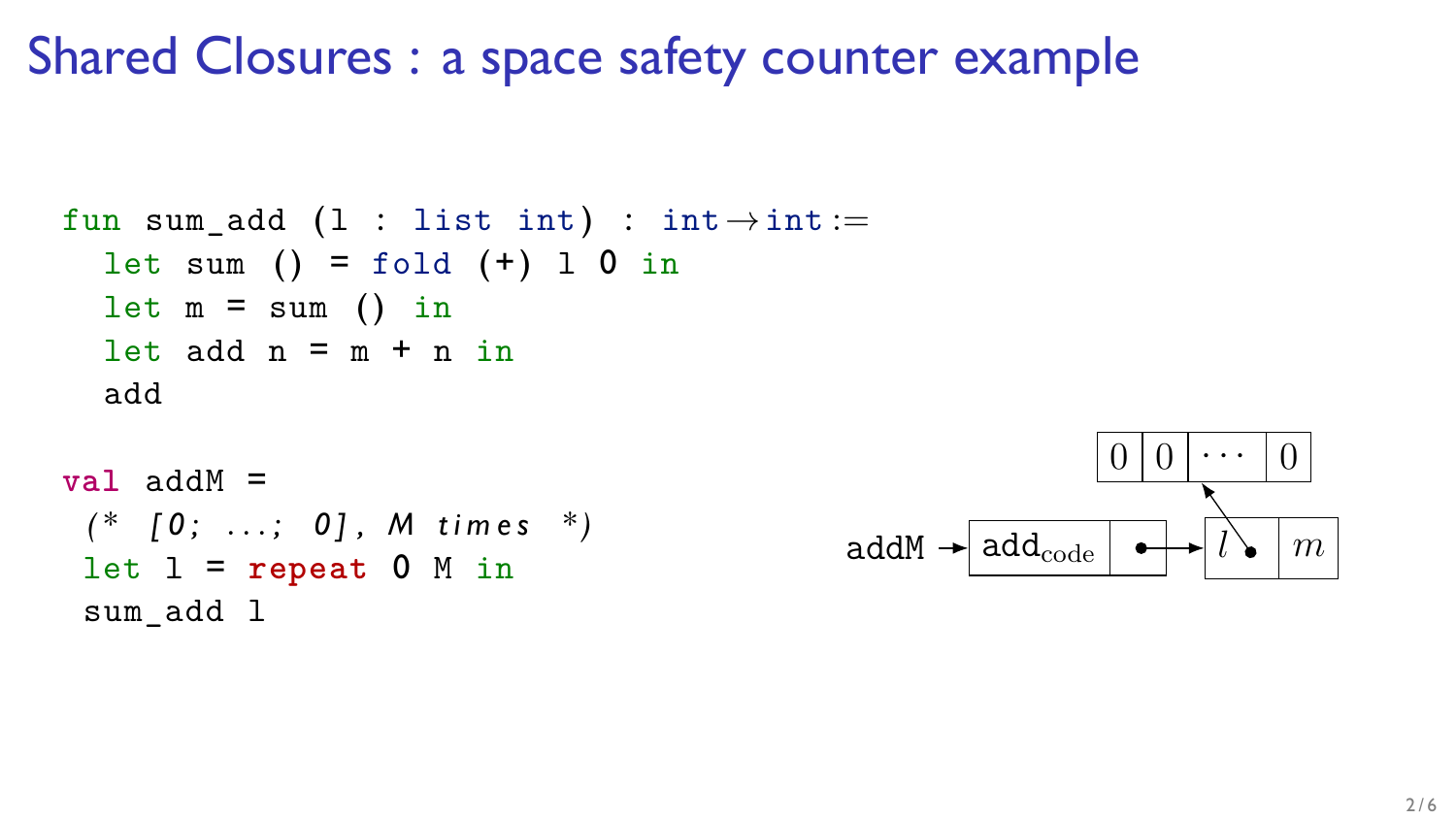### Shared Closures : a space safety counter example

```
fun sum_add (1 : list int) : int \rightarrow int :=let sum () = fold (+) 1 0 in
  let m = sum () in
  let add n = m + n in
  add
val addM =
```

```
( * [ 0 ; . . . ; 0 ] , M t i m e s * )
let \, l = repeat \, 0 \, M \, insum add 1
```
Expected space: *O*(1) Actual space: *O*(*M*)

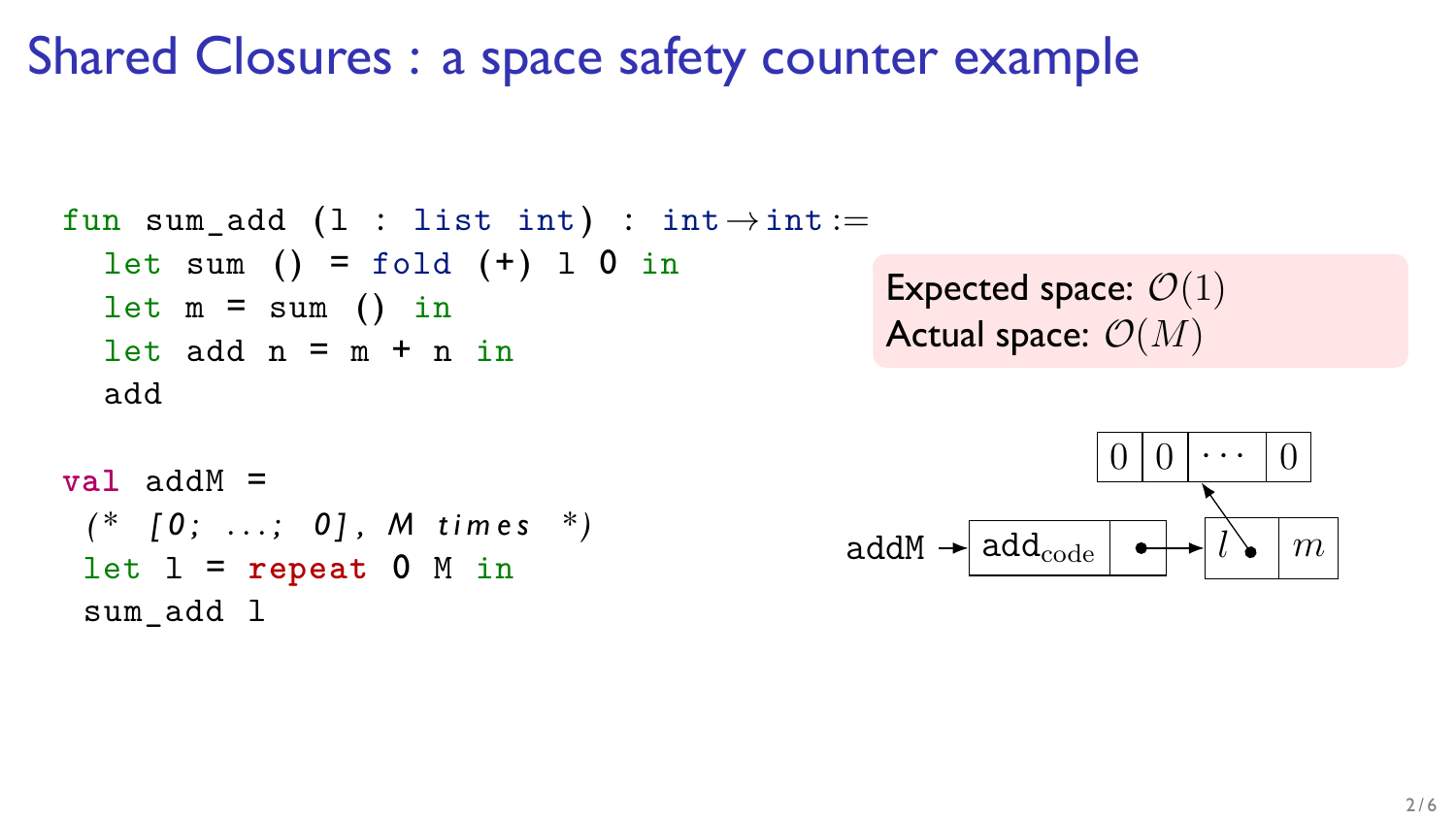### Shared Closures : a space safety counter example

```
fun sum_add (1 : list int) : int \rightarrow int :=let sum () = fold (+) 1 0 in
  let m = sum () in
  let add n = m + n in
  add
```
**val** addM = *( \* [ 0 ; . . . ; 0 ] , M t i m e s \* )*  $let \, l = repeat \, 0 \, M \, in$ sum add 1

Expected space: *O*(*M*) Actual space: *O*(*M*<sup>2</sup> )

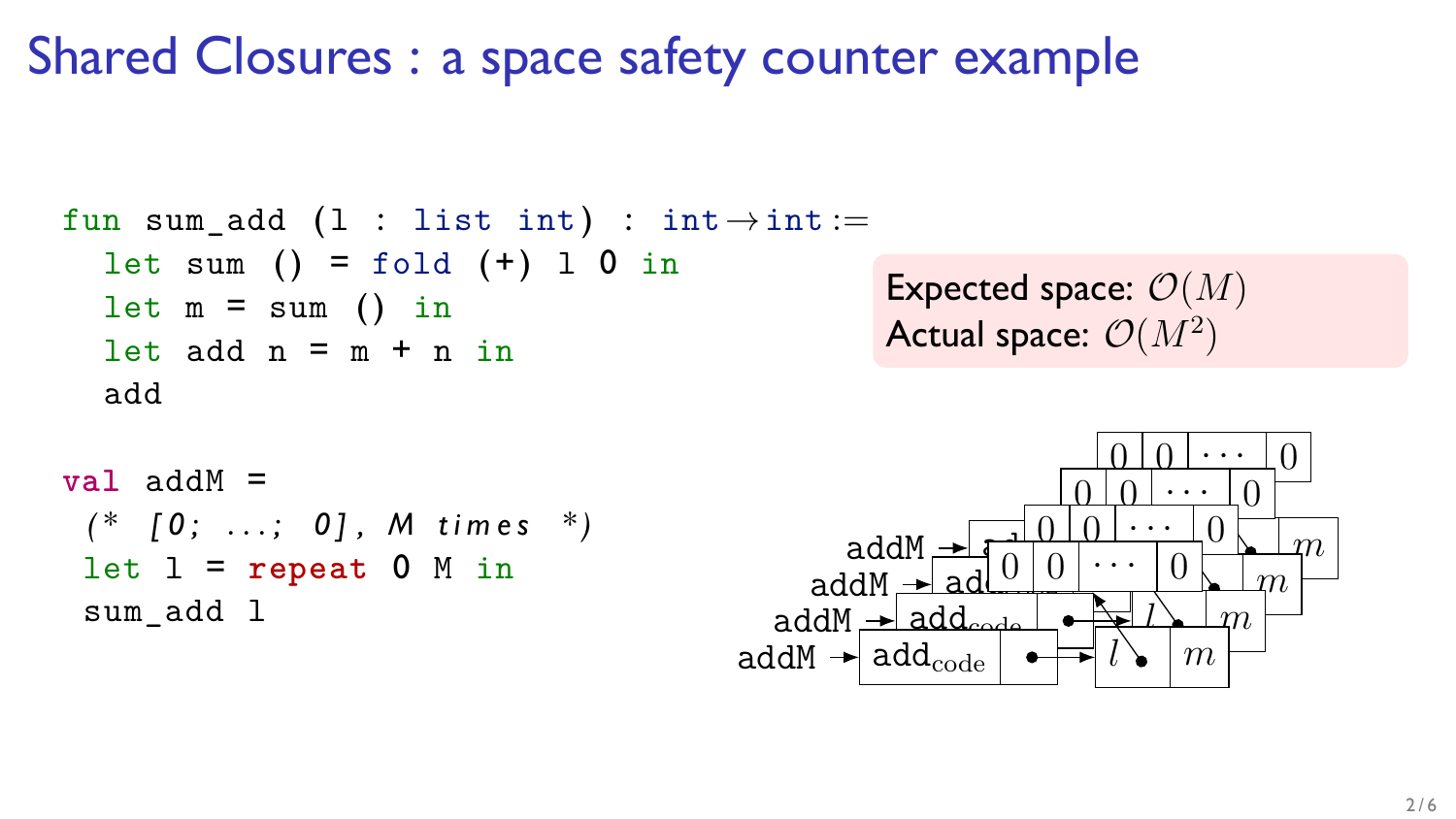## Garbage Collection

$$
\begin{array}{rcl}\n\texttt{GC}_S(H_1, H_2, \beta) & \stackrel{\text{def}}{=} & S \vdash H_1 \sim_\beta H_2 \land \\
& \texttt{injective}_{\mathcal{R}(H_1)[S]}(\beta) \land \\
& \texttt{dom}(H_2) \subseteq \mathcal{R}(H_2)[\beta(S)]\n\end{array}
$$

 $H_2$  is a collection of  $H_1$  from root set *S* if:

- The reachable portions of  $H_1$  and  $H_2$  are equivalent up to the injective renaming *β*
- *•* Only reachable locations are left in the domain  $(R(H)[S]$ : set of reachable locations in *H* from root set *S*)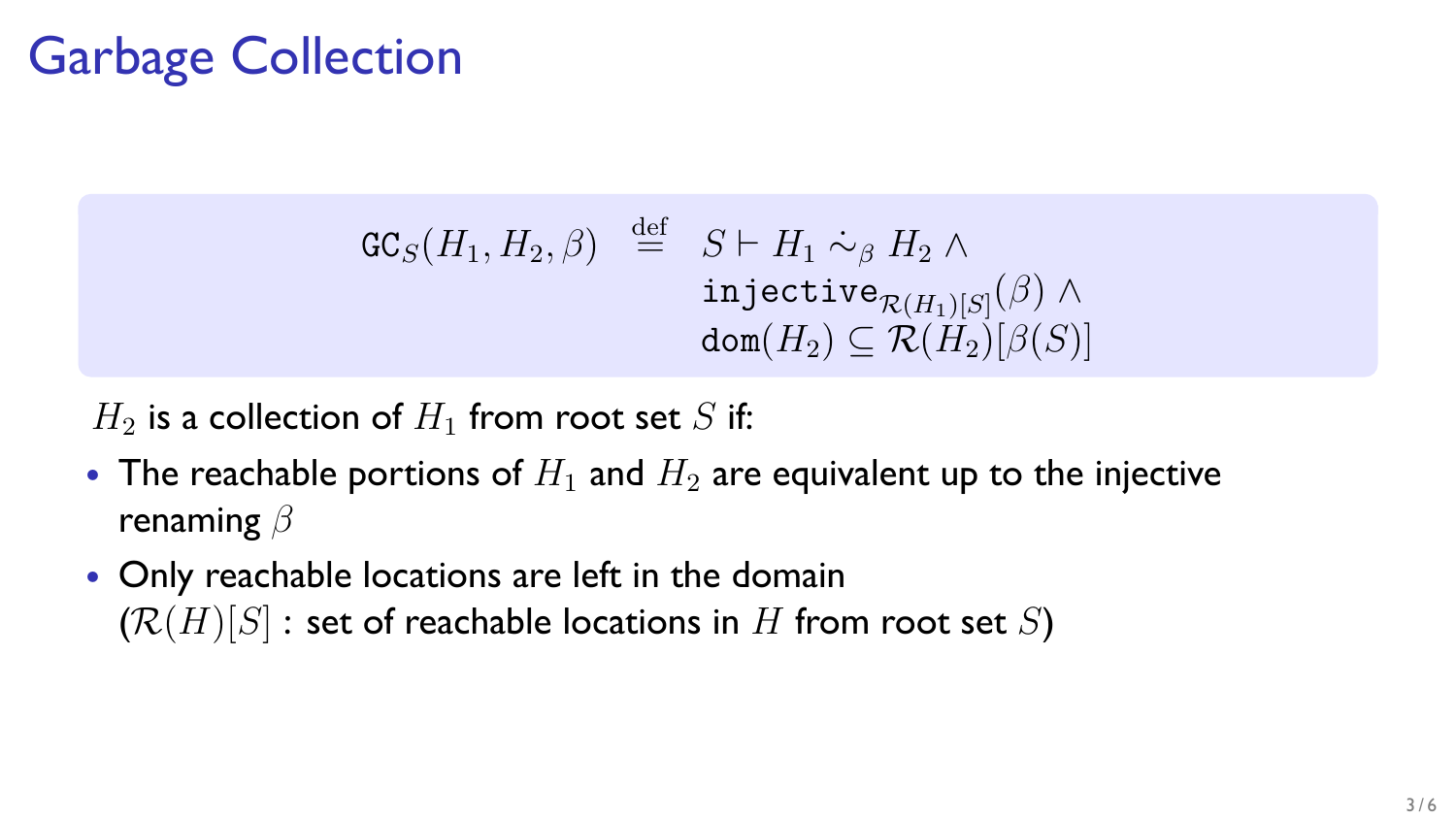#### CPS IR

 $(Ex pressions)$   $e \in \text{Exp} := \text{let } x = \text{C}(\vec{y}) \text{ in } e \mid \text{let } x = y \text{.}$  in *e |* case *y* of *{*C*<sup>i</sup> → ei}<sup>i</sup>∈<sup>I</sup>*  $\text{let } \text{rec } f \, \vec{x} = e_1 \, \text{in } e_2 \mid f \, \vec{x} \mid \text{halt}(x)$ (*Locations*) *l ∈* Loc  $(Values)$   $v \in$  Val ::=  $l \mid$  let rec  $f \, \vec{x} = e$  $(Environments) \sigma \in \text{Env} = \text{Var} \rightarrow \text{Loc}$  $(Blocks)$  *b*  $\in$  Block ::= C( $\vec{v}$ ) | Clo $(v, \sigma)$  $(Heaps)$  *h*  $\in$  Heap = Loc  $\rightarrow$  Block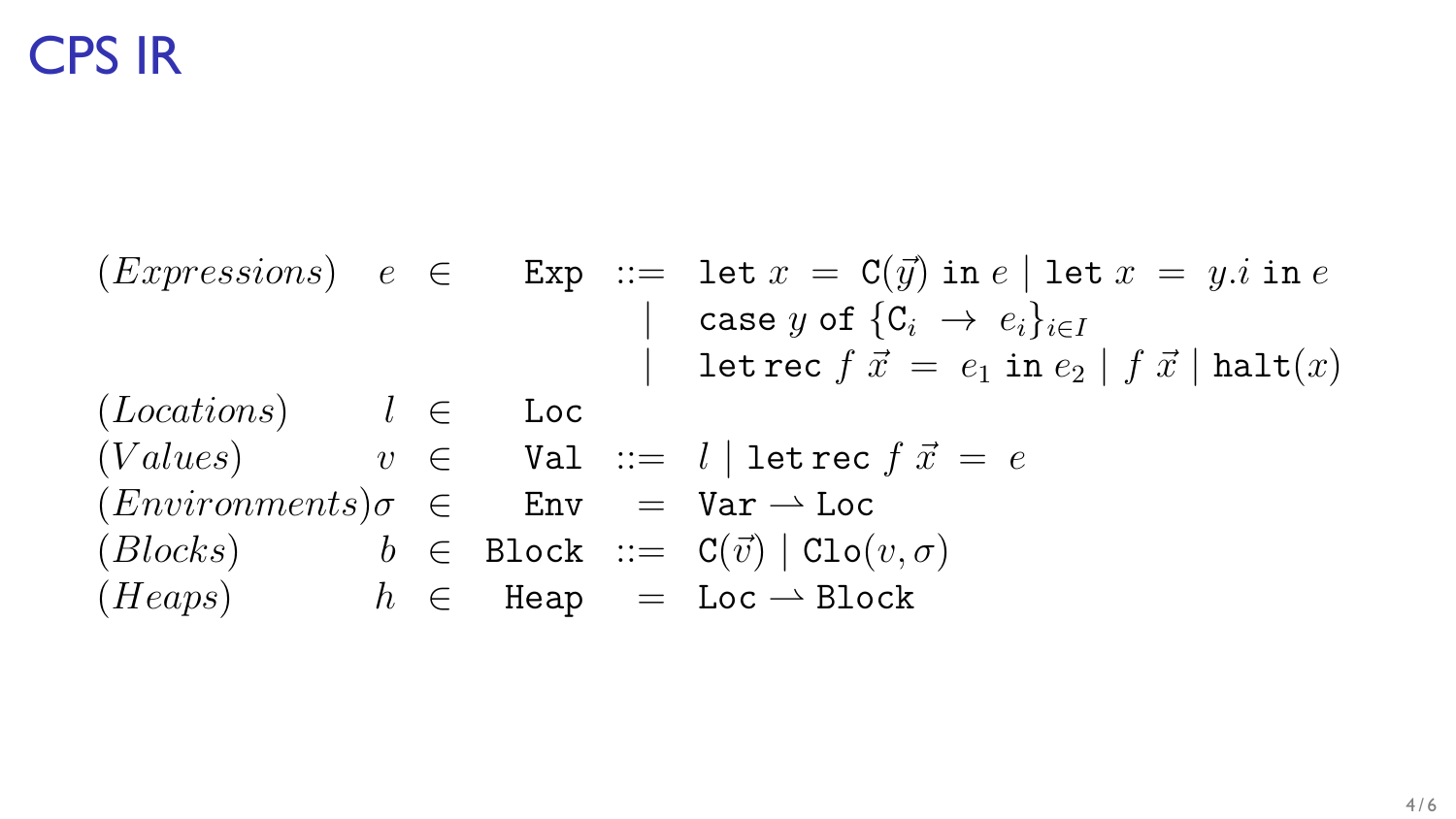#### Semantics: Application rule, pre- closure conversion

$$
\rho(\vec{x}) = \vec{v} \qquad \rho(f) = l
$$
\n
$$
H_1(l) = \text{Clo}(\text{let rec } g \ \vec{x} = e_1, \rho_f) \qquad \text{GC}_{\text{FL}_{\text{Env}}(\rho_f)[\text{FV}(e_1)]}(H_1, H_2, \beta)
$$
\n
$$
H_2; \beta \circ (\rho_f[\vec{x} \mapsto \vec{v}][g \mapsto l]); e_1 \Downarrow_{\text{src}}^{(i-c,m)} r \qquad c \le i \qquad c = \text{cost}(f \ \vec{x})
$$
\n
$$
H_1; \rho; f \ \vec{x} \Downarrow_{\text{src}}^{(i, \text{max}(m, \text{size}(H_1)))} r
$$

GC happens upon function entry: each function allocates a constant amount of space before the next call